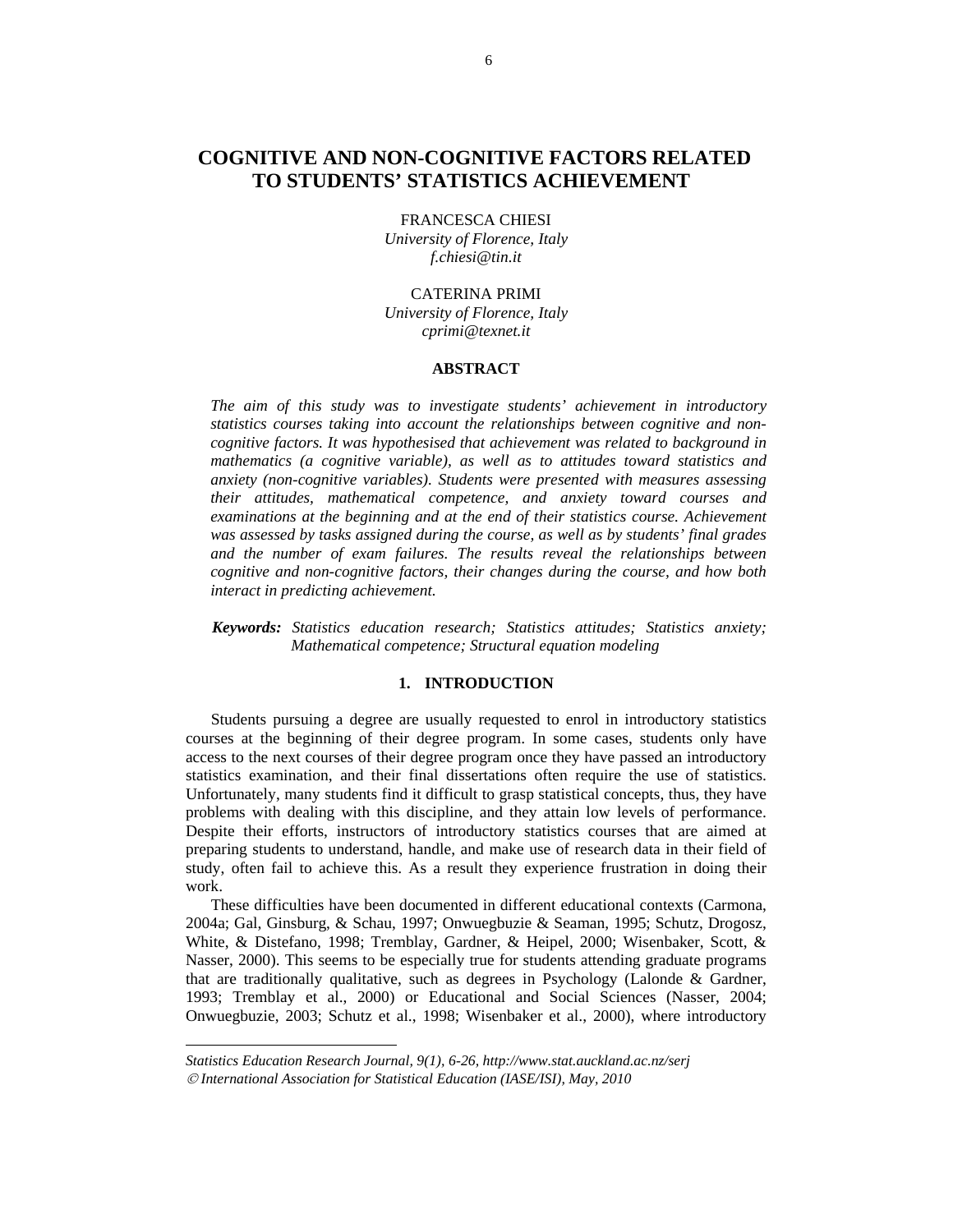statistics and/or quantitative-based research methodology courses are required. Many students consider these courses a burden because they are not self-confident about their skills in quantitative disciplines and, consequently, they experience stress and anxiety. Moreover, many students believe that these courses are of no use and not fundamental to their degree programs.

The relationships among the above mentioned factors and their effect on performance have been studied in order to better understand the underlying mechanisms of statistics achievement (Bandalos, Finney, & Geske, 2003; Budé et al., 2007; Nasser, 2004; Perney & Ravid, 1990; Schutz et al., 1998; Sorge & Schau, 2002; Tremblay et al., 2000), to predict performance (Fitzgerald, Jurs, Hudson, 1996; Lalonde & Gardner, 1993; Onwuegbuzie, 2003; Tempelaar, Van Der Loeff, & Gijselaers, 2007) and to enhance success (Elmore & Lewis, 1991; Harlow, Burkholder, & Morrow, 2002; Onwuegbuzie & Seaman, 1995). Most of these studies presented models in which the causal paths between variables related to achievement are explored using structural equation modelling techniques.

Tremblay and colleagues (2000) started from Lalonde and Gardner's (1993) study in which statistics learning was conceptualized as similar to second language learning. Lalonde and Gardner proposed a model in which achievement was related to individuals' mathematical aptitude, statistics anxiety and attitudes, as well as motivation to learn statistics and effort. More specifically, it was hypothesized that aptitude would be a direct positive cause of achievement and a negative cause of anxiety, which in turn would be a cause of both achievement and motivation, a factor related to effort. Analyses revealed that all the hypothesized paths were significant except the direct path between achievement and anxiety: Performance in statistics was directly predicted by mathematics aptitude and motivation, whereas attitudes and anxiety influenced indirectly achievement through motivation. Introducing some indicators for academic achievement, Tremblay et al. replicated Lalonde and Gardner's results and, in contrast to the previous study, they found that anxiety also affected achievement directly. Furthermore, attitudes had an effect on anxiety: Unfavourable attitudes toward the course resulted in high levels of anxiety which, in turn, reduced performance.

In these models, attitude toward statistics was measured once, in the first part (Lalonde & Gardner, 1993) or in the middle of the course (Tremblay et al., 2000). Wisenbaker and colleagues (2000) hypothesised that statistics classes had an effect on attitudes, so they assessed attitudes both at the beginning and at the end of the course. Results revealed that attitudes at the end, but not at the beginning, were good predictors of achievement.

This result was taken into account by Sorge and Schau (2002), who measured attitudes only at the end of the course. They proposed a model based on Eccles and colleagues' (1983) application of the Expectancy-Value models of behaviour to mathematics achievement. They posited that statistics achievement was influenced by attitudes toward statistics, which is considered as a four-dimensional construct (Dauphinee, Schau, & Stevens, 1997; Schau, Stevens, Dauphinee, & Del Vecchio, 1995). More specifically, statistics achievement was related to the perception of outcomes from prior learning experiences, and to the four endogenous attitudes' latent constructs: Difficulty (which represented attitudes towards the difficulty of the domain of statistics); Cognitive Competence (which corresponded to students' perception regarding whether they possessed the knowledge and ability needed to learn statistics); Affect (which represented students' positive and negative feelings about statistics); and Value (which was the students' perception of the value of statistics). All of these latent variables were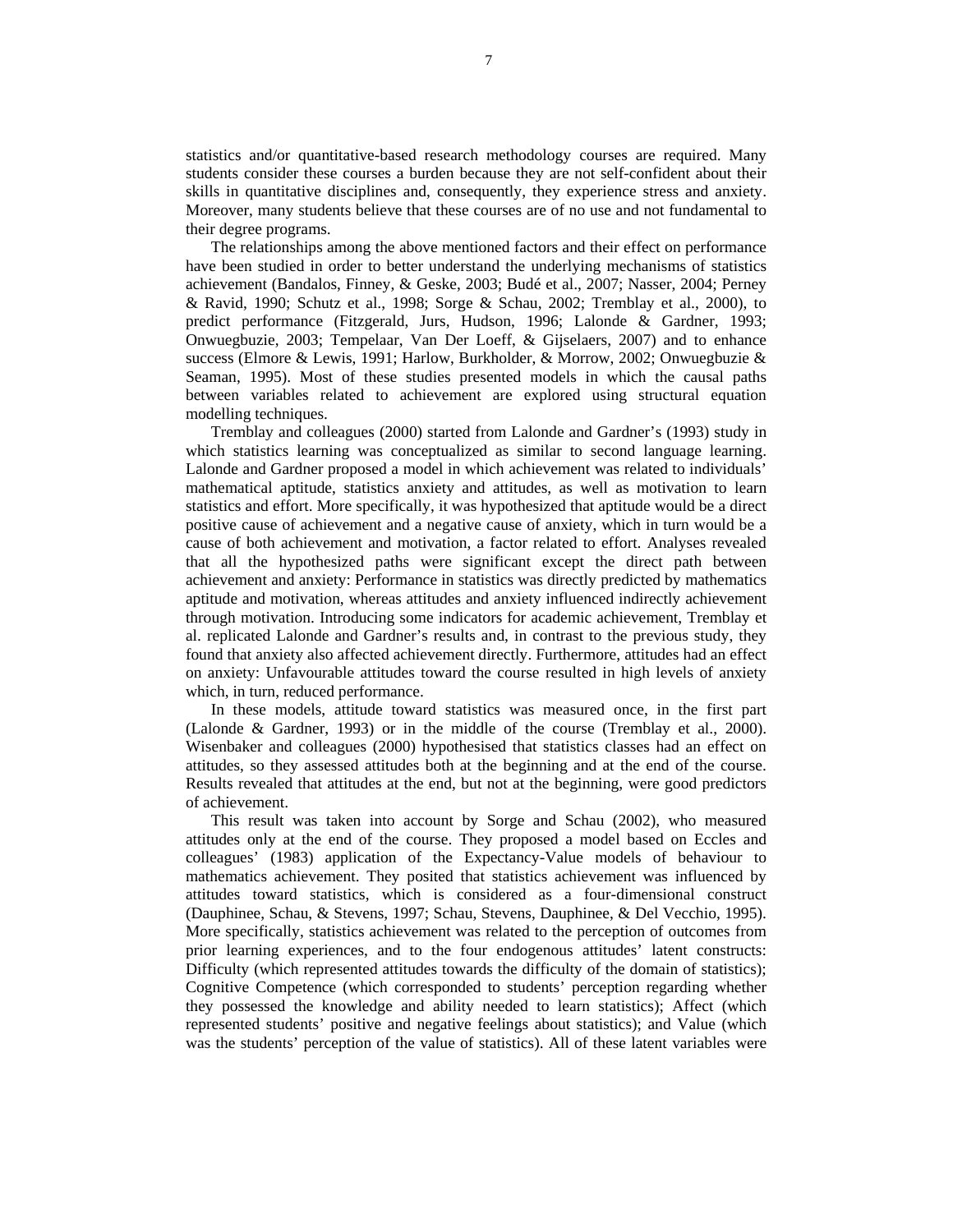allowed to impact on achievement both directly and indirectly through all the possible downstream paths.

The model was tested with a sample of engineering students and the results showed a strong relationship between previous success and achievement in statistics. Those who reported better results, achieved more highly in an introductory statistics course. Attitudes were also an important predictor of statistics achievement, but the impact was lower. Complex relationships were found among the four dimensions of attitudes. Only Affect had a direct impact on achievement; no relationship was found between Value allocated to statistics and achievement, confirming previous results (Wise, 1985; Wisenbaker et al., 2000). Cognitive Competence and Difficulty had an indirect impact through feelings about the discipline. Value and Difficulty were directly negatively related (the easier the discipline, the less the attributed value), but those who believed that statistics was accessible reported that they were more confident in their ability to learn statistics, and, thus, evaluated it more positively. Furthermore, higher perceived competence increased the liking of statistics, which improved achievement.

Onwuegbuzie (2003) proposed a model of statistics achievement amongst graduate Psychology and Educational disciplines, called the *Anxiety-Expectation Mediation* (AEM) model. The AEM model was first proposed for foreign language achievement by Onwuegbuzie, Bailey, and Daley (2002). As it could be argued that learning statistics is akin to learning a foreign language (Lalonde & Gardner, 1993), the same model was put forward for statistics achievement. It was hypothesized that high anxiety was associated with poor computational self-concept and low expectation of achievement, and both acted as factors to mediate the relationship between performance and other cognitive, personality, and demographics variables (such as study habits or college background). Concerning assessment time, it has to be stressed that all the predictor variables included in the model were measured in the first days of classes. Results confirmed the link between anxiety and performance (Onwuegbuzie, 1998, 2000; Onwuegbuzie & Seaman, 1995; Tremblay et al., 2000; Zeidner, 1991). The relationship between performance and expectation of own performance is considered as an important manifestation of selfefficacy (Bandalos et al., 2003; Onwuegbuzie et al., 2002), so anxiety and expectation can be considered the best predictors of achievement in statistics courses (Fitzgerald et al., 1996).

Nasser (2004) examined the extent to which anxiety and attitudes toward mathematics and statistics, motivation, and mathematical aptitude explained the achievement of Arabic-speaking pre-service teachers enrolled in an introductory statistics course. They measured all factors considered to be related to achievement during the course before the midterm examination. Consistent with previous studies (Lalonde & Gardner, 1993; Sorge & Schau, 2002; Tremblay et al., 2000; Wisenbaker et al., 2000), they reported a high positive effect of mathematical aptitude and a lower, but significant, positive effect of attitudes on performance (Sorge & Schau, 2002; Wisenbaker et al., 2000). Mathematics anxiety was found to be directly linked to attitudes: A strong negative effect was reported indicating that high level of mathematics anxiety is related to low level of positive attitudes toward statistics. On the other hand, the hypothesized path between statistics anxiety and achievement was not observed: Anxiety appeared not to be causally related to performance, which was consistent with Lalonde & Gardner (1993) but was in contrast with Onwuegbuzie (2003) and Tremblay et al. (2000). Motivation did not have a direct effect on achievement but it had a positive, albeit modest, effect on attitudes as reported previously by Auzmendi (1991). More recently, Budé et al. (2007) focused on motivational constructs (partially overlapping with some dimensions of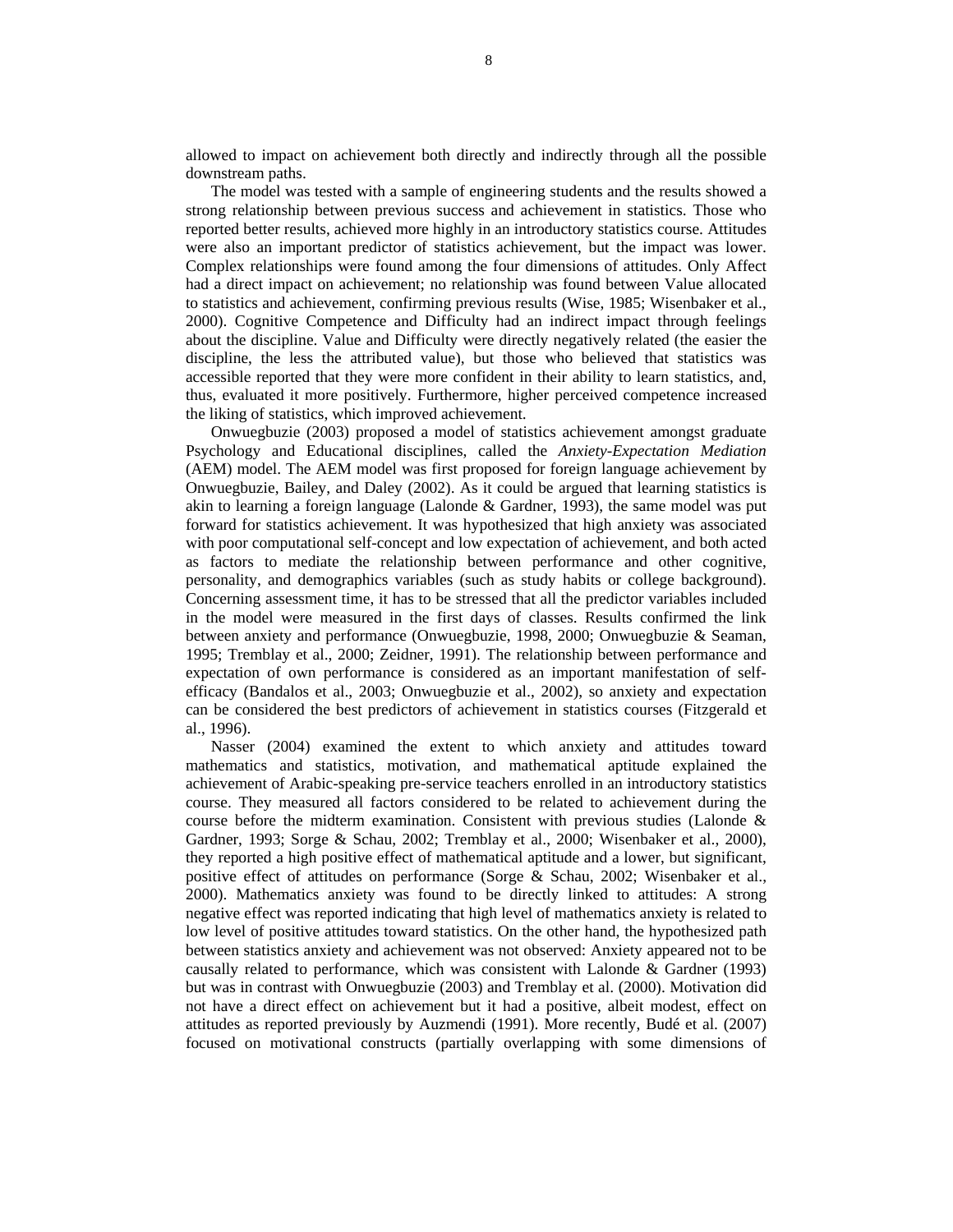attitude towards statistics) finding that affect towards the discipline influenced performance strongly.

Finally, Tempelaar et al. (2007) investigated the relationships among students' prior reasoning abilities (Garfield, 2003), their attitude toward statistics – considered as a multidimensional construct following Schau et al. (1995) – and achievement. Using a large sample of economics students enrolled in an introductory statistics course, they developed a structural equation model in which Cognitive Competence and Difficulty affected course performance (similarly to Sorge & Schau, 2002), whereas statistical reasoning had little impact on the course performance factors. Similarly, the relationship between statistical reasoning and attitude was weak.

This literature review suggests that the relationships between cognitive and noncognitive factors related to statistics achievement are quite complex. Starting from these premises, the present study is aimed at better ascertaining the impact of both cognitive and non-cognitive factors on course performance.

First, taking into account the major findings of the above mentioned studies, the present research reports on an attempt to model achievement in statistics inside a structural equation model (SEM) approach. Previous mathematical achievement was considered as the exogenous latent variable in the model that was supposed to influence directly both mathematical competence and attitudes toward statistics as shown at the beginning of the course. We posited that these latent variables affected anxiety experienced during the course before the final examination and the attitudes at the end of the course. All these variables were hypothesised to be directly or indirectly related to the final performance in statistics, the outcome variable in the model.

Second, in order to better understand the interplay between cognitive and noncognitive factors, we explored the changes in attitudes toward statistics during the course taking into account students' initial mathematics knowledge. Students enter introductory statistics courses with background competence and views about the subject, as well as about their own ability relating to the subject. The course has an impact on these factors, but the magnitude of this impact depends on background characteristics. The literature regarding the changes in affective components attested that they are quite stable (Gal et al., 1997) but they can also fluctuate depending on individual differences and students' experiences during the classes. More specifically, we aimed to ascertain whether the interaction with the contents and the requirements of the discipline would modify attitudes toward statistics – this is why attitudes were measured twice – and whether this change was mediated by initial mathematical competence. We expected less improvement in attitude for students with lower mathematical competence than for students with higher mathematical competence.

#### **2. METHODS**

#### **2.1. PARTICIPANTS**

Data were collected from 487 psychology students enrolled in an undergraduate introductory statistics course at the University of Florence in Italy. The course was scheduled to take place over 10 weeks, at 6 hours per week (for a total amount of 60 hours). It covered the usual introductory topics of descriptive and inferential statistics, and their application in psychological research. During each class some theoretical issues were introduced followed by practical examples and exercises. Students were requested to solve exercises by paper-and-pencil procedure, and no computer package was used.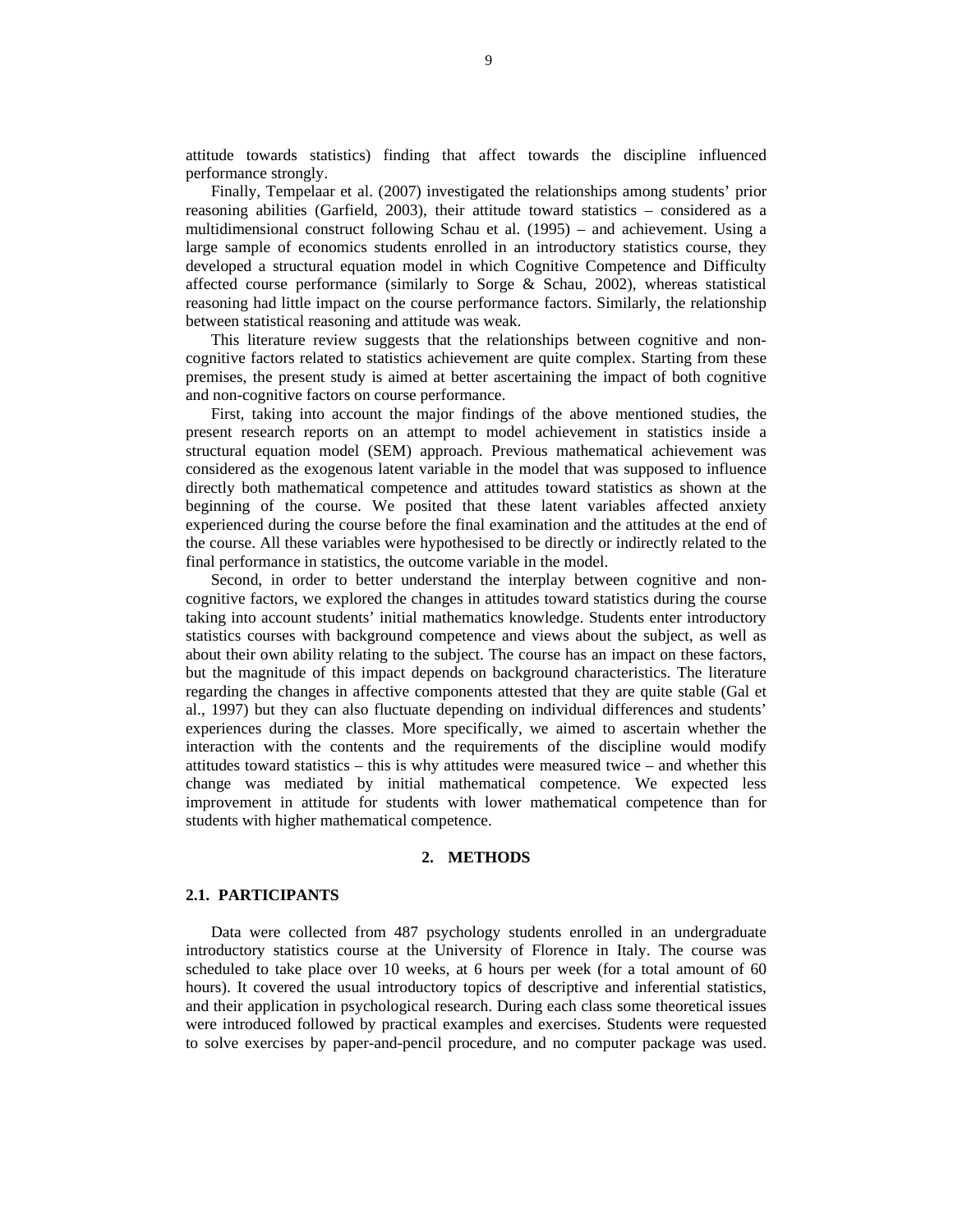They were encouraged to work in small groups in the class and at home. Moreover, two hours per week counselling was offered in order to meet and help individual students.

Participants' age ranged from 19 to 54 with a mean age of 21.4 years  $(SD = 4.15)$ , and most of the participants were women (82.6%). This percentage reflects the gender distribution of the population of psychology students in Italy. All students participated on a voluntary basis after they were given information about the general aim of the investigation (i.e., collecting information in order to improve students' statistics achievement).

#### **2.2. MEASURES**

*Survey of Attitudes Toward Statistics (SATS)* From a number of survey instruments, the SATS (Schau et al*.*, 1995) was chosen for several reasons. First, its adaptability to worldwide introductory statistics courses as attested by Wisenbaker et al. (2000) and Nasser (2004) who used an Arabic version of SATS to assess attitudes toward statistics in Arabic-speaking students enrolled in an introductory statistics course in Israel, by Carmona (2004b) who administered the SATS to introductory statistics course college students attending two Spanish universities, and by Tempelaar et al. (2007) who used the SATS with a Dutch sample. Second, it provides a multidimensional measure of attitude that includes the perception of statistics in itself and as part of the degree program, as well as affective and cognitive components. Third, its psychometric properties have been documented (Cashin & Elmore, 2005; Dauphinee et al., 1997; Schau et al., 1995; Hilton, Schau, & Olsen, 2004), it is short and easy to administer, it was developed for students enrolled in introductory statistics courses, and it provides versions to use at the beginning (pre-SATS) and at the end (post-SATS) of the course.

The Italian version of SATS was validated through confirmatory factor analysis, and good indices for both reliability and validity were obtained (Chiesi & Primi, 2009). Measures of validity were also assessed testing the structure invariance across Spanish and Italian samples (Carmona, Primi, & Chiesi, 2008).

The SATS contains 28 Likert-type items using a 7-point scale ranging from *strongly disagree* to *strongly agree*. The SATS assesses four Attitudes components: *Affect* (6 items) measures positive and negative feelings concerning statistics (e.g. "I will feel insecure when I have to do statistics problems" or "I will like statistics"); *Cognitive Competence* (6 items) measures students' attitudes about their intellectual knowledge and skills when applied to statistics (e.g. "I can learn statistics" or "I will make a lot of math errors in statistics"); *Value* (9 items) measures attitudes about the usefulness, relevance, and worth of statistics in personal and professional life (e.g. "Statistics is worthless" or "Statistical skills will make me more employable"); *Difficulty* (7 items) measures students' attitudes about the difficulty of statistics as a subject (e.g. "Statistics formulas are easy to understand" or "Statistics is a complicated subject").

For both the pre- and post- versions the SATS responses to negatively scored items were reversed, and then a score was obtained for each subscale, *Affect* (range 6-42), *Cognitive Competence* (range 6-42), *Value* (range 9-63), *Difficulty* (range 7-49), with higher ratings always representing more positive attitudes.

*Prerequisiti di Matematica per la Psicometria (PMP)* Previous research on statistics achievement measured students' mathematics background referring to high school achievement (Nasser, 2004; Onwuegbuzie, 2003; Sorge & Schau, 2002) or to mathematics knowledge that was generally assessed by tests developed for instructional use or for the purpose of the research (Harlow et al., 2002; Lalonde & Gardner, 1993;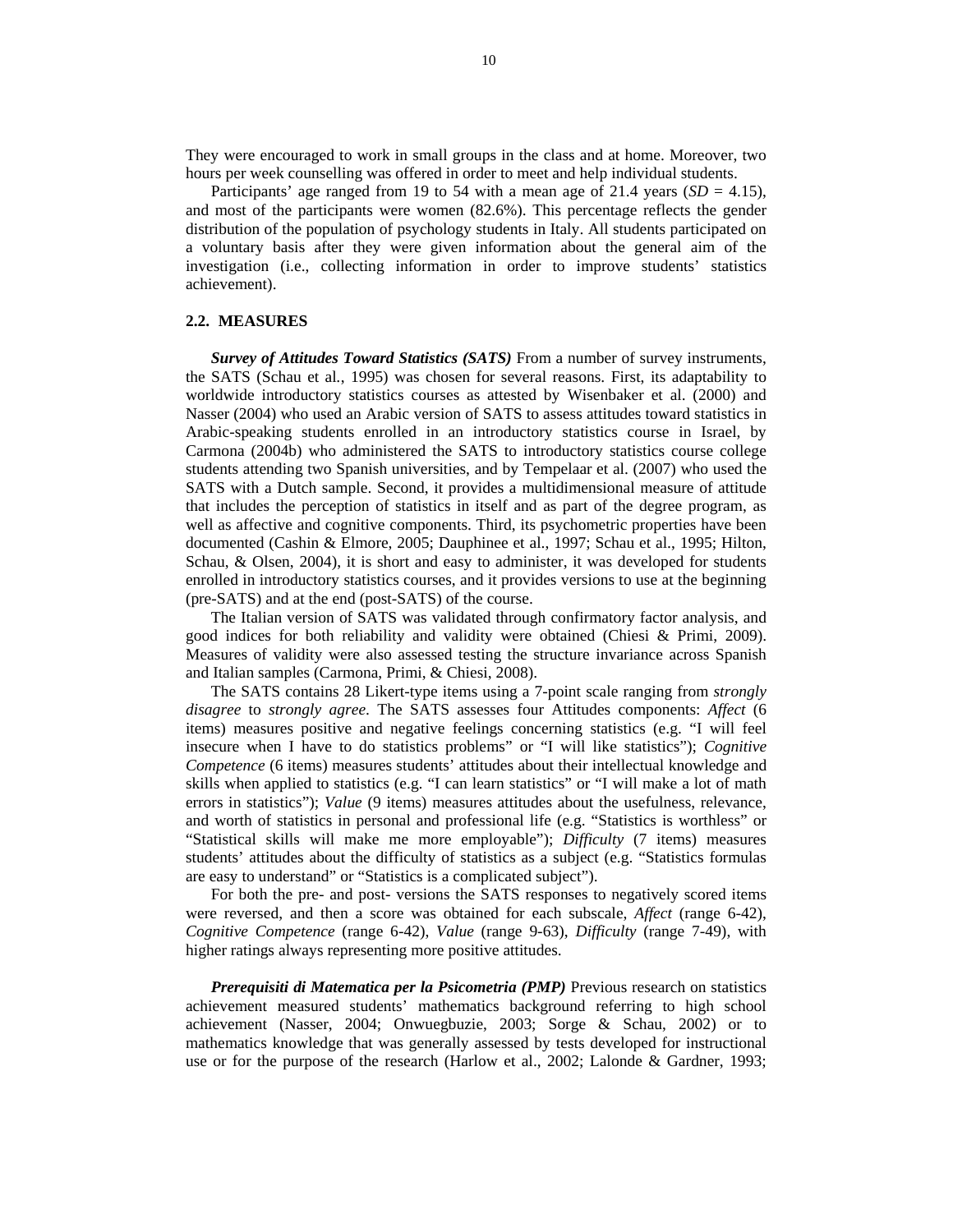Schutz et al., 1998). In order to develop a scale to measure accurately the mathematics ability needed by psychology students enrolling in introductory statistics courses, the PMP scale (Galli, Chiesi, & Primi, 2008) was constructed applying the Rasch model, and its reliability and validity were tested (Galli et al., 2008; Ciancaleoni, Galli, Chiesi, & Primi, 2008). The contents were defined on the basis of the basic mathematics abilities requested to solve descriptive and inferential statistics problems. Six domains were identified: *Operations*, *Fractions*, *Set theory* (inclusion-exclusion, and intersection concepts), first order *Equations*, *Relations* (less than, greater than, equal to relations among numbers that range from 0 to 1, and numbers expressed in absolute values), and *Probability* (base-rates, independence notion, disjunction and conjunction rules). *Fractions* and *Operations* are employed both in descriptive and inferential statistics tasks (e.g., to compute the standard deviation, as well as the *t* or *z* values). *Equations* are required, for instance, in the standardization procedure and in regression analysis. Establishing *Relations* between elements is necessary to test hypotheses (i.e., to compare the computed and the critical values to decide whether the null hypothesis has to be maintained or rejected). *Set theory* principles help to understand probability rules. *Probability* issues are the prerequisite of hypothesis testing.

The PMP scale is a 30-problem test. Each problem presents a multiple choice question (one correct out of four alternatives) equally distributed in the above mentioned six areas. A single composite, based on the sum of correct answers, was calculated (range 0-30). In the final part, information about prior achievement was collected based on student self-reports of high school final mathematics grades (range 0-10) and learning debts. (In Italy, high school debts are allocated to students who have insufficient grades due to the lack of achievement at the end of the school year, and they have to pass a test before the beginning of the following year.)

*Statistical Anxiety Rating Scale (STARS)* Although statistics anxiety has sometimes been measured by scales created to assess academic anxiety or mathematics anxiety, several specific instruments were proposed to measure it (for a review see Carmona, 2004b; Onwuegbuzie & Wilson, 2000). From these, the STARS (Cruise, Cash, & Bolton, 1985) was chosen because it is commonly used (e.g. Bell, 1998; D'Andrea & Waters, 2002; Nasser, 2004; Onwuegbuzie, 2000, 2003), and reliability and validity analyses have been conducted on the English version of the scale (Baloglu, 2002; Cruise et al., 1985). The Italian version of the STARS was validated through confirmatory factor analysis, which attested to the six-factor structure of the scale, and good indices for both reliability and validity were obtained (Chiesi, Primi, & Ciancaleoni, 2008; Chiorri, Chiesi, Piattino, Primi, & Vannucci, 2009).

It is a 51-item (5-point Likert format) instrument organized in two parts. For the purposes of the present investigation, only the first part of the STARS was used (in particular, two scales were excluded because they overlapped with the Value and Cognitive Competence attitude dimensions measured by the SATS). The first part includes 23 items scored from "No anxiety" to "Very much anxiety," related to different aspects of statistics anxiety as measured by three subscales: *Interpretation anxiety* (11 items) is concerned with anxiety experienced when students are faced with making a decision about or interpreting statistical data (e.g., "Reading a journal article that includes statistical analyses," "Interpreting the meaning of probability value once I have found it"), *Test and class anxiety* (8 items) referred to the anxiety involved when taking a statistics class or test (e.g. "Walking into a classroom to take a statistics test," "Doing the homework for a statistics course"), *Fear of asking for help* (4 items) measured the anxiety experienced when asking a fellow student or a teacher for help in understanding specific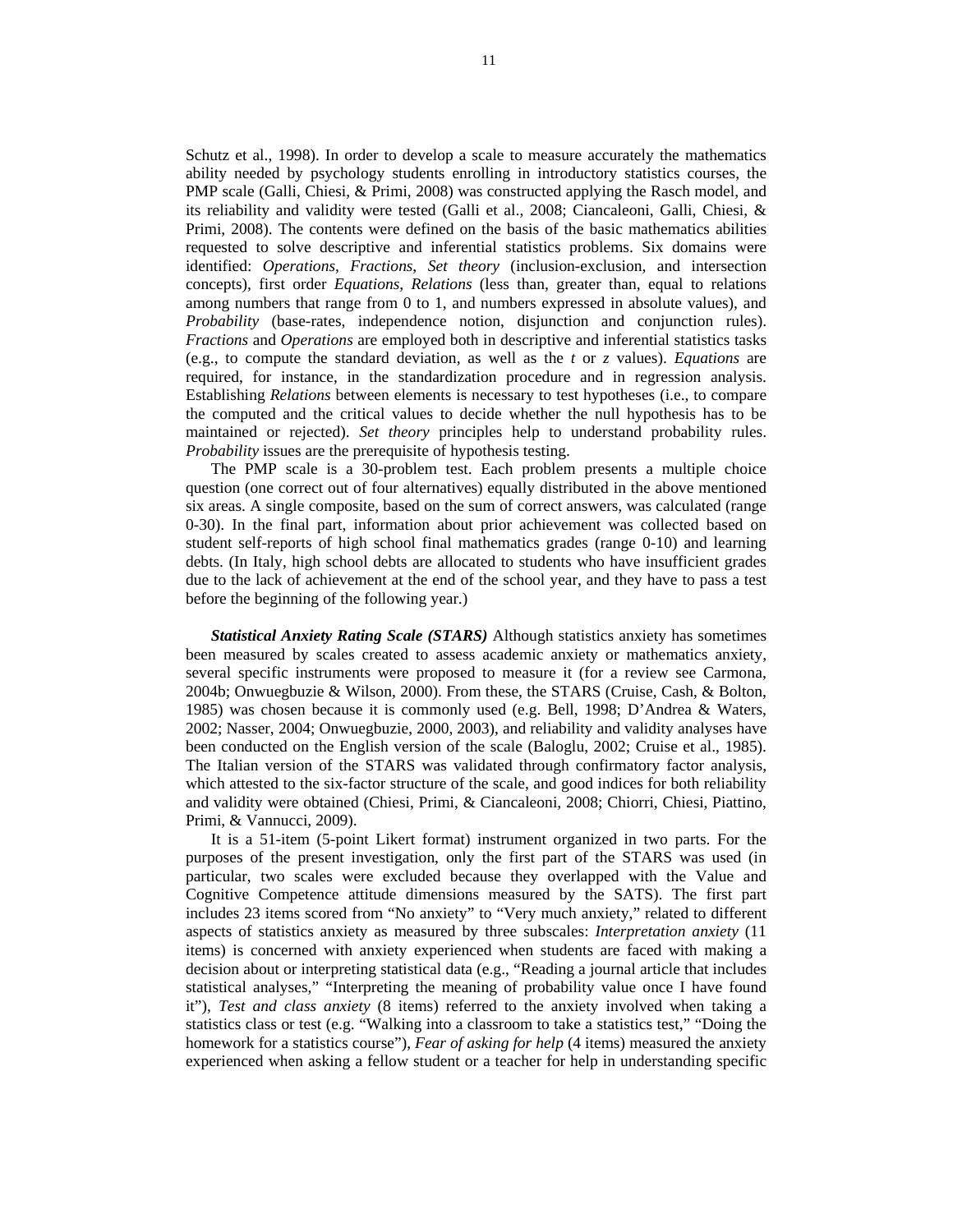contents (e.g. "I'm going to ask my statistics teacher for individual help with materials that I have difficulty with understanding"). The STARS responses were summed in order to obtain scores for each scale: *Interpretation anxiety* (range 11-55), *Test and class anxiety* (range 8-40), and *Fear of asking for help* (range 4-20).

In accordance with previous research (Harlow et al., 2002; Lalonde & Gardner, 1993; Nasser, 2004; Sorge & Schau, 2002), more indicators were taken into account to measure statistics achievement:

*A*. *Midcourse Tasks Score*. Throughout the course (organized into three units) students were requested to solve three tasks (at the end of each unit). For each task, students were given a data matrix (3-4 variables, 10-12 cases) and they had to compute descriptive indices, report data in a two-way table or draw graphs, and choose and apply appropriate statistical tests (identify the null and the alternative hypotheses, decide the level of significance, find the critical value, calculate the value of the test, and make a decision). Each task consisted of two problems – to be solved by paper-and-pencil procedure without the support of a statistics computer package – and two conceptual open-ended questions (e.g., defining the null hypothesis in hypothesis testing). All the items pertained to content covered in class. For each problem the score ranged from 0 to 3:  $0 =$  totally incorrect or not solved;  $1 =$  partially solved (e.g., only the descriptive indices were computed);  $2 =$  almost solved (e.g., the descriptive indices were correctly computed and the appropriate test was chosen but errors were made in finding the critical value or making a decision/drawing a conclusion;  $3 =$  completely solved. For each question the score ranged from 0 to 2:  $0 =$  totally incorrect or no answer;  $1 =$  partially answered (e.g., only the definition or the example was given);  $2 =$  correctly answered. Two independent raters (assistant teachers) scored the tasks. For the most part (about 90%) there was agreement in the scores. When the ratings differed, a third rater checked the scores in order to obtain agreement. The three task scores were aggregated in a single measure by obtaining a mean score (range 1-10).

*B*. *Final Examination Grade*. This was assigned through an examination form that was constructed by the course instructors. It consisted of a written task and an oral exam. The written task had the same characteristics as the tasks presented during the course (problems and open-ended questions), that is, the midcourse tasks represented a short form of the final examination. Scores – given following the same procedure described above – ranged from 0-30. From 0 to 17 the score was considered insufficient. Starting from 18, students passed, and were admitted to the oral exam which concerned the course program. For instance, students were asked to describe the procedure to solve a problem, or they were asked about theoretical issues. The oral exam provided the students with an opportunity to improve their performance (from 0 to 3 points). The final grade – derived both from the written and verbal parts – was from 18 to 30 in accordance with the Italian University Grading System. The lecturer gave the grades together with an assistant teacher.

*C*. *Failures*. As documented in detail in previous research (Galli et al., 2008; Primi & Chiesi, 2007), sometimes students were unsuccessful in the final examination (i.e., under 18, the minimum passing grade) and some of them needed several attempts to pass. The number of failed attempts was taken into account when measuring the final performance (see below for the scoring procedure). After a failed attempt, students were given the possibility to revise the task with an assistant teacher in order to check the missed parts and the errors, and they received instruction about the required procedures.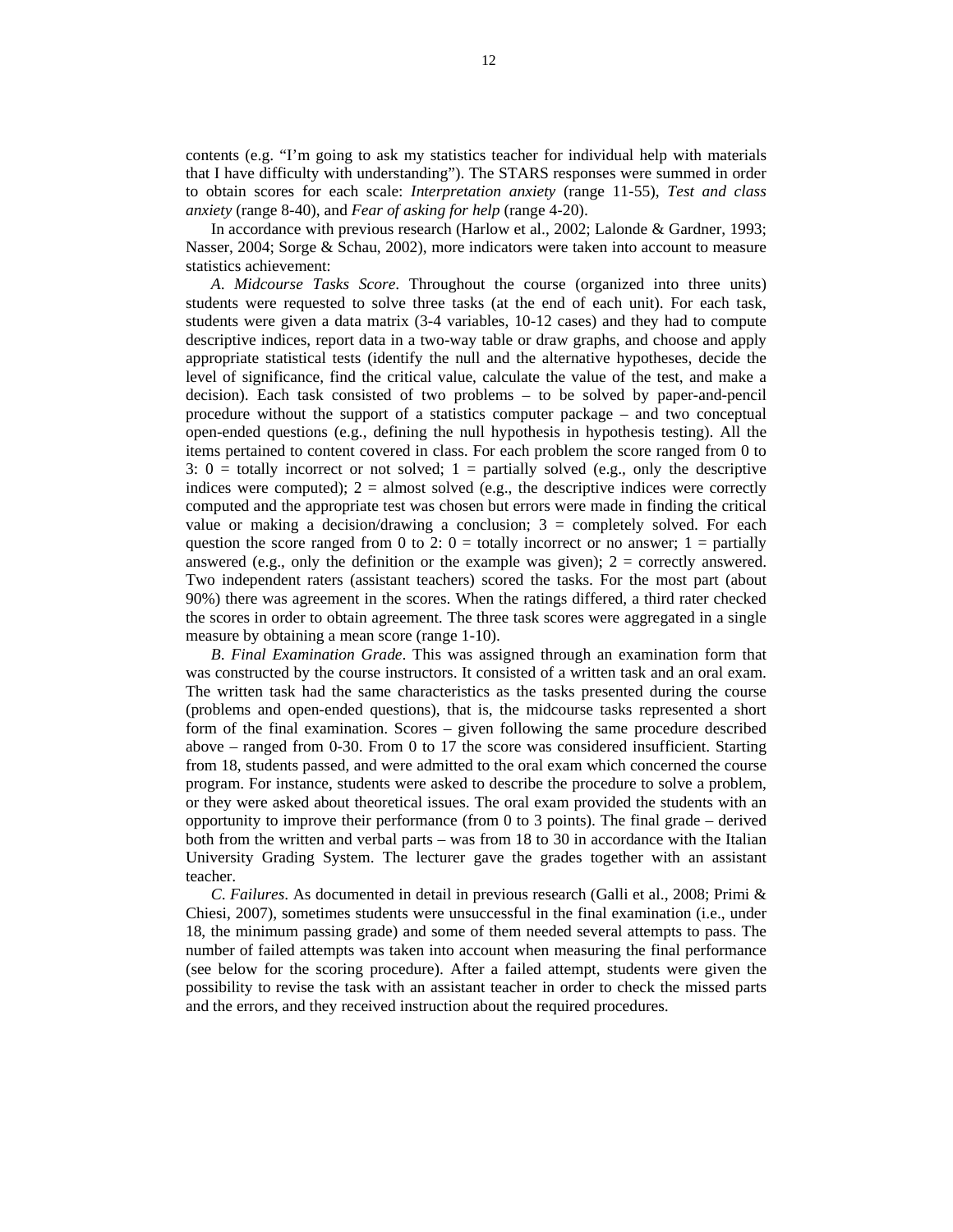## **2.3. PROCEDURE**

The pre-SATS was administered at the beginning of the course during the first day of class. The PMP was completed during the second day of class, the STARS was administered around the middle of the course and the post-SATS at the end of the classes. Each questionnaire was introduced briefly to the students and instructions for completion were given. Answers were collected in paper-and pencil format and the time needed to complete them ranged from 15 to 30 minutes.

For the three tasks students solved during the course they had one hour for each, and books and notes were not allowed to be used. After the sessions the solutions were presented and discussed with the students. Exam sessions started soon after the end of the course. The written exam was timed (2 hours) and was followed by the oral examination. Failed attempts were registered for students who did not pass the final examination.

### **3. RESULTS**

Several stages of data preparation were completed before conducting the SEM analysis. Because approximately 70% of the students had no learning debts, and 30% of the students had one or more, the learning debts variable was transformed into a dichotomous variable (no debts vs. at least one debt). The failures distribution presented a strong departure from the normal distribution (about 67% of students never failed, and 22% failed at least once) and it could not be used directly as an indicator of the achievement inside the model. As failures had been demonstrated to be a significant feature of the introductory statistics exam (Galli et al., 2008; Primi & Chiesi, 2007), in order to take it into account, final exam scores were computed considering the final examination score minus the number of failures (e.g., if a student obtained 23 points but they failed twice before passing the examination, their final score was 21). This way we obtained "weighted" scores based on the criterion that the same final score has a different weight if the score was obtained at the first attempt or after one or more attempts.

The starting model (Model A) included 6 latent variables and 16 manifest variables (Figure 1): Previous mathematical achievement (Mathematics Background) was the exogenous latent variable that influenced directly both the mathematical competence showed at the beginning of the course (Mathematics Knowledge) and the attitudes toward statistics at the beginning of the course (Pre-course Attitudes). Both of these exogenous latent variables were linked to anxiety experienced during the course before the final examination (Anxiety), and the attitudes at the end of the course (Post-course Attitudes). Mathematics Knowledge, Post-course Attitude, and Anxiety were supposed to influence directly students' performance (Achievement). Pre-course Attitudes and Post-course Attitudes were measured through the four scores obtained for each subscale of the SATS, and covariance paths were traced between errors of subscales measuring the same attitude dimension. Mathematics grades and learning debts were used as indicators for Mathematics Background and the PMP score for Mathematics Knowledge. The three scores of the STARS subscales were used as indicators of Anxiety. Achievement was measured through midcourse test grades and the adjusted final grade (taking into account the number of failues).

Univariate distributions of all variables included in the model (except the dichotomous one) were examined for identifying potential outliers and for assessment of normality. Scores that were outside of  $\pm 3.00$  standard deviations from their mean were eliminated from analyses when they were clearly separated from other scores in the distribution to prevent undue influence of outliers on model evaluation (Bollen, 1989a).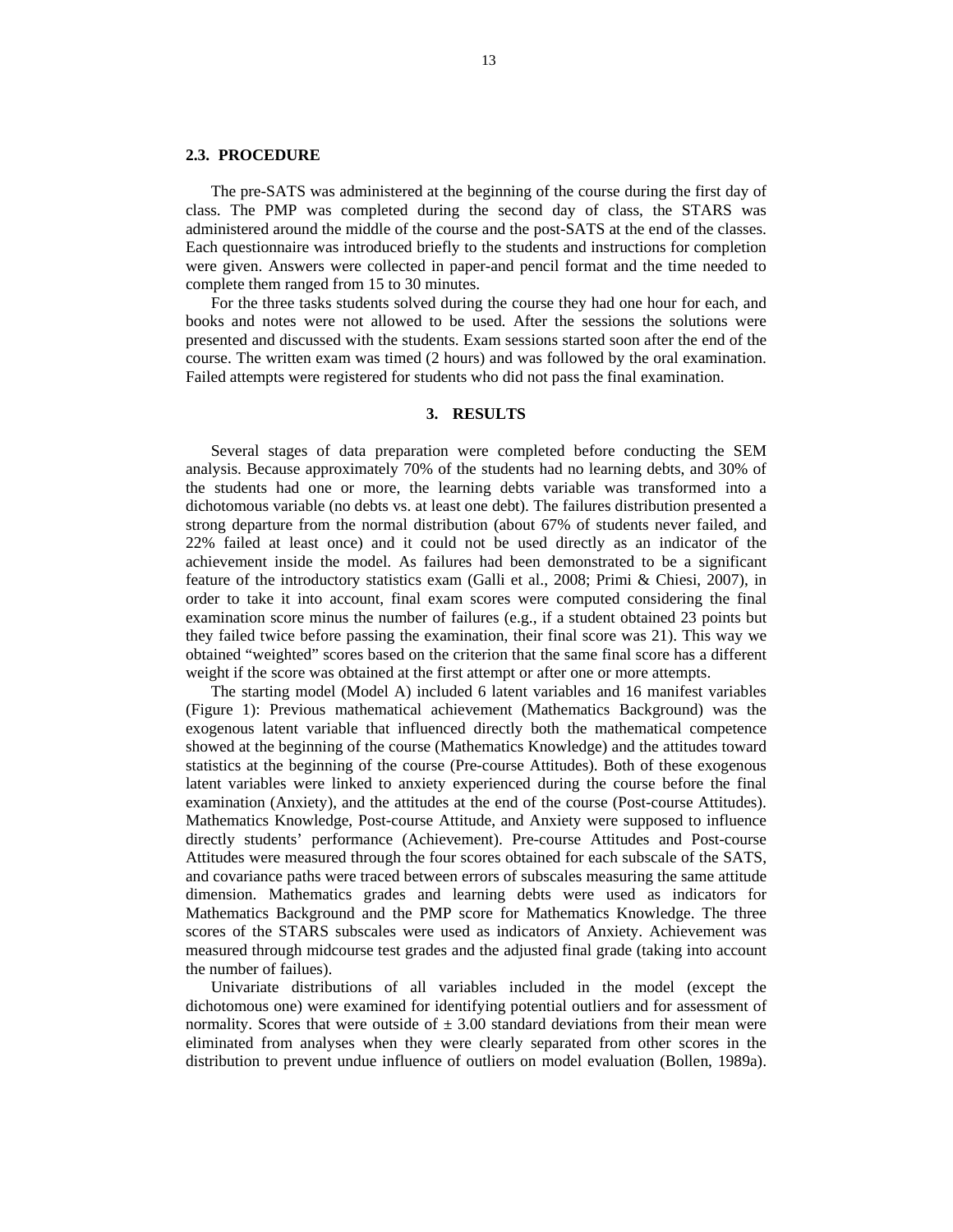

*Figure 1. Initial Model of Statistics Achievement (Model A) Error terms are not displayed except residual covariances among the four scales of the pre-SATS (Pre-Course Attitudes) and the post-SATS (Post-Course Attitudes)* 

Few cases were eliminated following this procedure, and there were no outliers for Mathematics grades, Mathematics test, Midcourse test scores, and Final Grade. Skewness indices, ranging from -0.50 to 0.56, attested that the departures cannot be expected to lead to appreciable distortions (Marcoulides & Hershberger, 1997; Muthén & Kaplan, 1985) with the exception of the PMP score distribution which was negatively skewed (*Skewness*  $= -1.00$ ). A log-transformation  $[\log_{10} (K - X)]$ , where  $K = X_{\text{max}} + 1$  was applied to the PMP scores. After this transformation, scores were reversed in order to obtain high levels of mathematics ability corresponding to high ratings, and vice versa. Scores ranged from 0 to 1.4.

Finally, starting from the assumption that missing values for the Final Grade variable – the outcome variable in the model – could not be replaced by a missing data treatment, a listwise deletion was conducted excluding cases without a final grade. For the remaining cases  $(n = 327)$ , mean imputation was used, replacing missing data with the arithmetic mean of the variable. In order to avoid the excessive shrinking of variances by this procedure, for each variable involved, missing data were not allowed to exceed 10% of the total cases in the sample (Kline, 1998).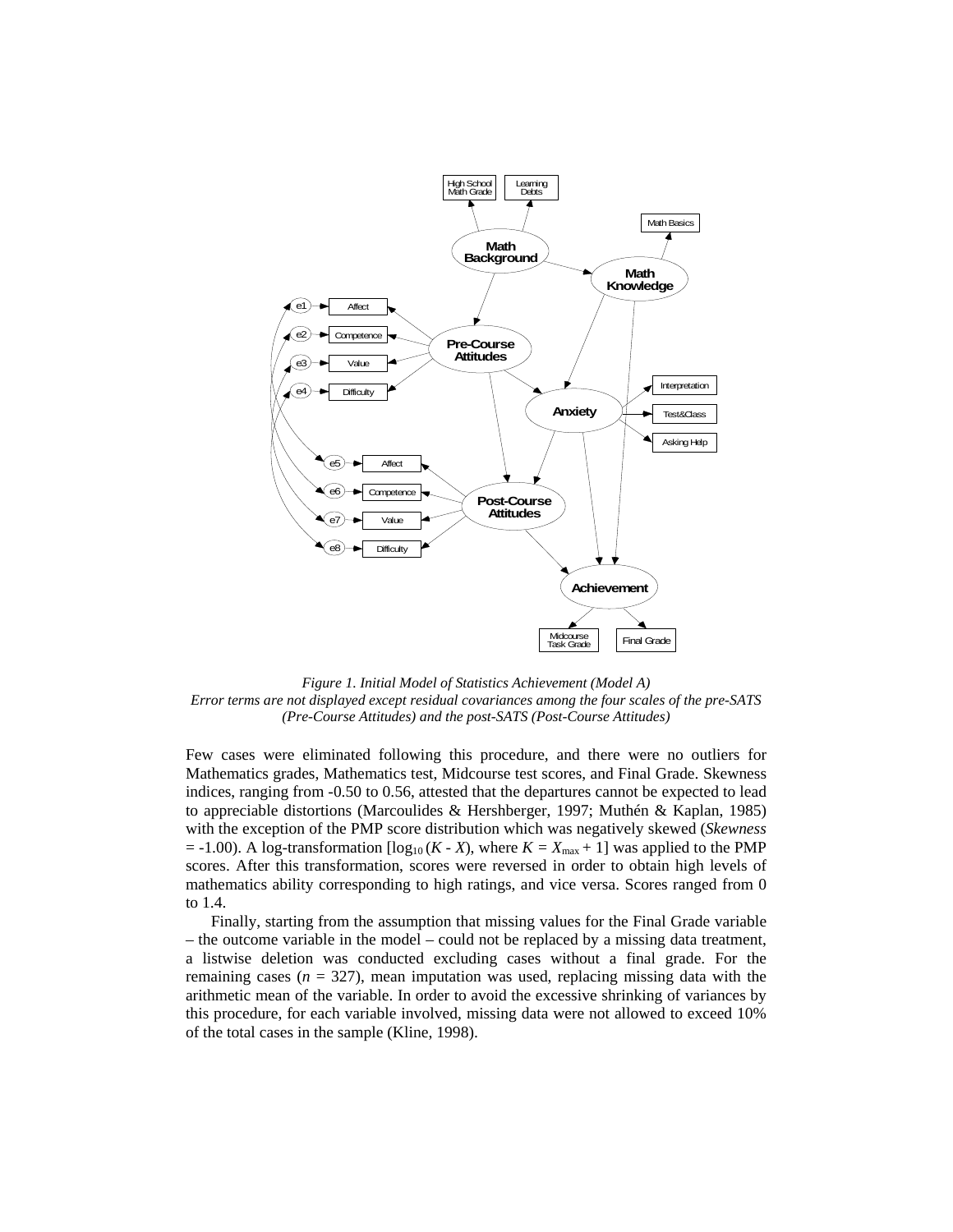Significant correlations were found between variables (see Appendix) which support the hypothesised relationships between latent constructs and the respective indicators, as well as between latent variables.

SEM analyses were conducted with AMOS 5.0 (Arbuckle, 2003) using maximum likelihood estimation on the variance-covariance matrix. Several fit indices were used to assess model data fit as suggested by Schumaker and Lomax (1996). Goodness-of-fit statistics reported are  $\chi^2$ /degrees of freedom ratios (Marsh & Hocevar, 1985; Wheaton, Muthén, Alwin, & Summers, 1977), the root mean of square error of approximation (RMSEA) (Browne & Cudeck, 1993; Steiger & Lind, 1980) with the relative 90% confidence interval, the comparative fit index (CFI) (Bentler, 1990), the Tucker-Lewis index (TLI) (Bentler & Bonnet, 1980; Tucker & Lewis, 1973), the normed fit index (NFI) (Bentler & Bonnet, 1980), the relative fit index (RFI) (Bollen, 1986), and the incremental fit index (IFI) (Bollen, 1989b).

Model A showed a good fit to the data (Table 1). All measurement coefficients were statistically significant and in the expected directions, just as the hypothesized covariances between the pre- and post- measurement errors of the four dimensions of the SATS. All the estimated structural coefficients were statistically significant with the exception of the parameters between Anxiety and Achievement  $(-.08, p = .456)$  and between Mathematics Knowledge and Anxiety  $(.17, p = .081)$ . The former path was removed and the new model (Model B) was tested. The goodness-of-fit indices were similar to those of the previous model (Table 1) and all the measurement and structural coefficients were significant. The difference between the Chi square values of Model A and Model B ( $\Delta \chi^2 = 0.52$ ,  $df = 1$ ) was not significant, therefore Model B (the more parsimonious) was chosen.

| Model   | $\chi^2$ | df | $\chi^2$ /df CFI TLI NFI RFI IFI |     |     |             |         |         | <b>RMSEA</b><br>(C.I.)         |
|---------|----------|----|----------------------------------|-----|-----|-------------|---------|---------|--------------------------------|
| Model A | 158.25   | 91 | 1.74                             |     |     | .96 .95 .91 |         | .88 .96 | $.048$<br>$(.036, .060)$       |
| Model B | 158.77   | 92 | 1.73                             | .96 |     | .95 .91     | .88 .96 |         | $.047$<br>$(.035, .059)$       |
| Model C | 148.19   | 91 | 1.63                             | .97 |     | .95 .92     | .89 .97 |         | .044<br>$.044$<br>(.031, .056) |
| Model D | 150.01   | 92 | 1.63                             | .97 | .95 | .92         | .89     | .97     | .044<br>(.031, .056)           |

*Table 1. Goodness-of-fit Indices for the Alternative Models* 

Standardized residuals were not significant at the .01 level (i.e., values were inside ±2.58) with minor exceptions. In particular, standardized residuals among PMP score and pre-Affect and pre-Competence were significant at the .001 level (i.e., values exceeded ±3.33) suggesting that the relationships between these variables was underestimated by the model (residuals were negative as well as the respective sample covariances). Therefore a path between Mathematics Knowledge and Pre-Course Attitudes was added to Model B. The resulting model (Model C) showed a very good fit (Table 1). The modification resulted in a significant difference between Chi-Square values ( $\Delta \chi^2 = 10.58$ ,  $df = 1$ ,  $p = .002$ ), therefore Model C (the more complex model) was chosen. All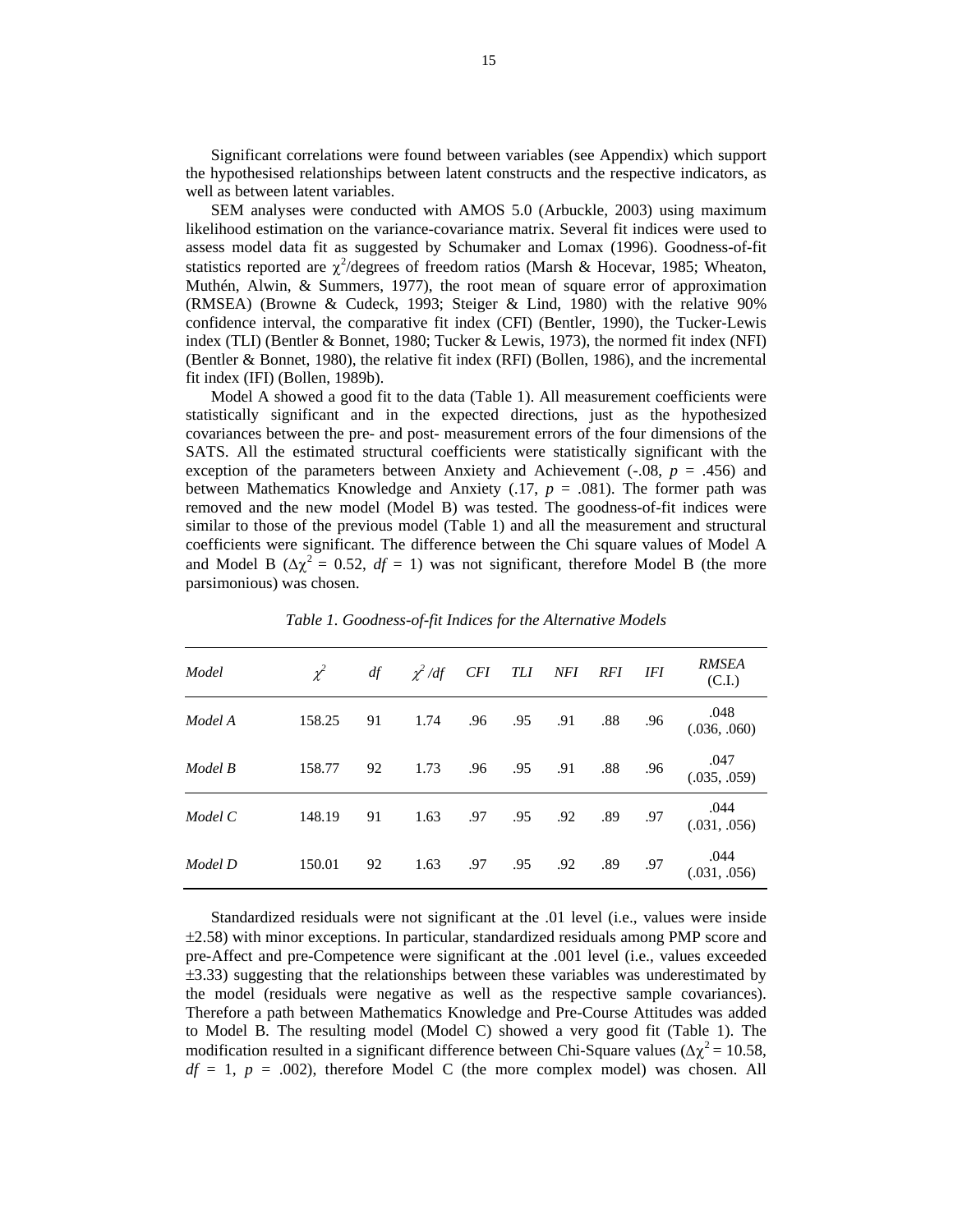parameter estimates were significant and in the expected direction, except for the direct path from Mathematics Background and Pre-Course Attitudes (.12, *p* = .173). This path was removed and the resulting model (Model D) was tested. Goodness of fit indices were analogous to those for Model C, and all the measurement and structural coefficients were significant. Comparing Model C and Model D, the difference between Chi-Square values was not significant ( $\Delta \chi^2 = 1.82$ ,  $df = 1$ ), therefore Model D was chosen.

As expected, Mathematics Background had a direct negative effect on Mathematics Knowledge. A very strong relationship was found between Achievement and Mathematics Knowledge which was also related to Pre-Course Attitudes and Anxiety, although more weakly. Furthermore, Pre-Course Attitudes affected Anxiety negatively and Post-Course Attitudes positively. Finally, Anxiety was directly and negatively related to Post-Course Attitudes that, in turn, had a direct positive effect on Achievement (Figure 2).



*Figure 2. Final Model of Statistics Achievement (Model D) with standardized parameters (paths are all significant at the .05 level or lower)* 

Moreover, Mathematics Background had indirect effects on Pre-Course Attitudes (.23), Anxiety (-.18), Post-Course Attitudes (.15), and Achievement (.40). Mathematics Knowledge had an indirect effect on Post-Course Attitudes (.29) and Achievement (.08), and an indirect effect on Anxiety (-.17) through Pre-Course Attitudes. Pre-Course Attitudes had an indirect effect on Achievement (.11) through Post-Course Attitudes and an indirect effect on Post-Course Attitudes (.15) through Anxiety. Finally, Anxiety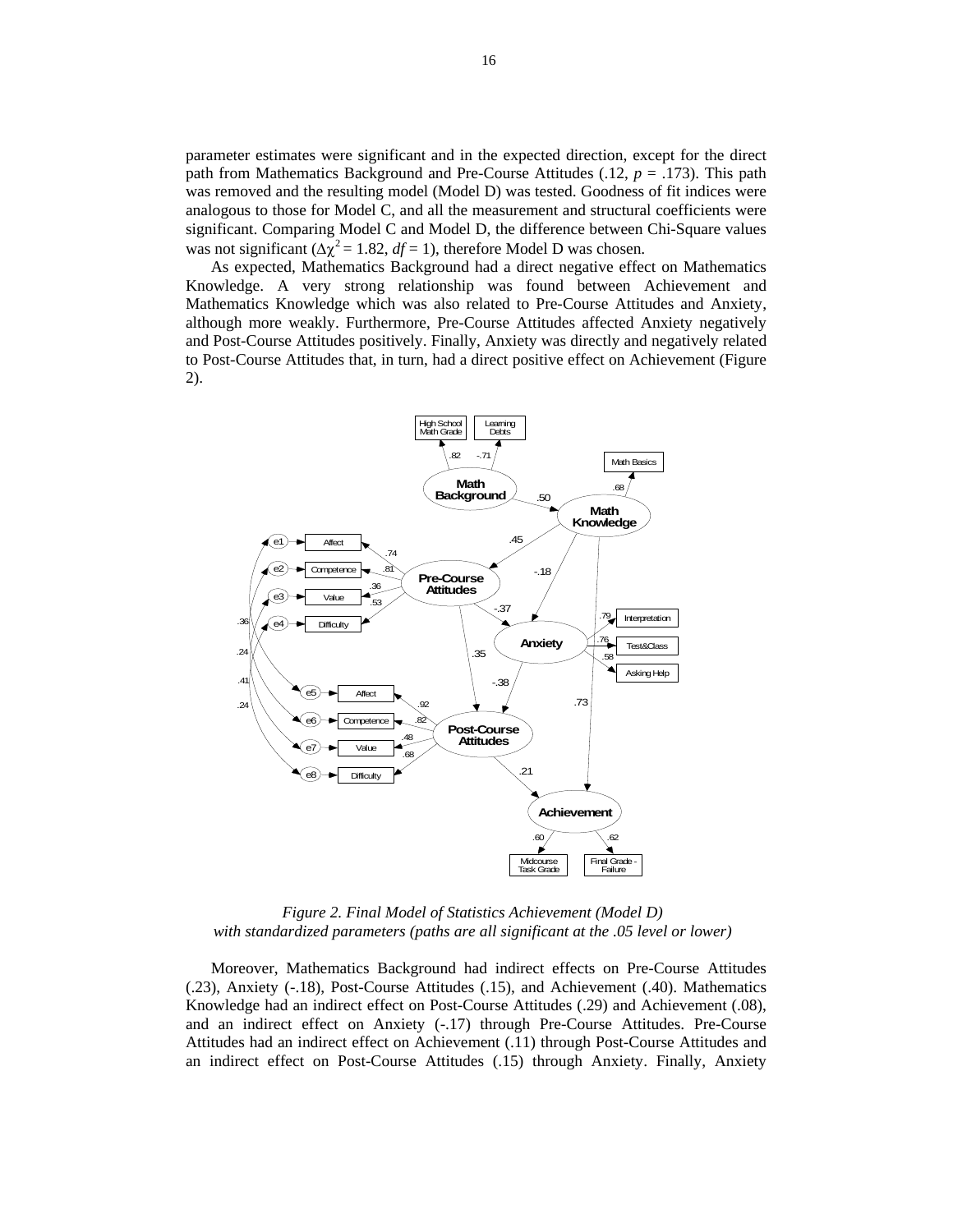|                                         |          | Math<br>Knowledge | Pre-<br>Course<br>Attitude | Anxiety | $Post-$<br>cCourse<br>Attitude | Achievement |
|-----------------------------------------|----------|-------------------|----------------------------|---------|--------------------------------|-------------|
|                                         | Direct   | $-.50$            |                            |         |                                |             |
| <b>Mathematics</b><br><b>Background</b> | Indirect |                   | .23                        | $-.18$  | .15                            | .40         |
|                                         | Total    | $-.50$            | .23                        | $-.18$  | .15                            | .40         |
|                                         | Direct   |                   | .45                        | $-.18$  |                                | .73         |
| <b>Mathematics</b><br>Knowledge         | Indirect |                   |                            | $-.17$  | .29                            | .07         |
|                                         | Total    |                   | .45                        | $-.35$  | .29                            | .79         |
|                                         | Direct   |                   |                            | $-.37$  | .35                            |             |
| Pre-Course<br>Attitude                  | Indirect |                   |                            |         | .15                            | .11         |
|                                         | Total    |                   |                            | $-.37$  | .50                            | .11         |
|                                         | Direct   |                   |                            |         | $-.38$                         | $\sqrt{2}$  |
| Anxiety                                 | Indirect |                   |                            |         |                                | $-.08$      |
|                                         | Total    |                   |                            |         | $-.38$                         | $-.08$      |
|                                         | Direct   |                   |                            |         |                                | .21         |
| Post-Course<br>attitude                 | Indirect |                   |                            |         |                                |             |
|                                         | Total    |                   |                            |         |                                | .21         |

influenced Achievement indirectly (-.08) through Post-Course Attitudes. Table 2 displays all the effects derived from the direct and indirect paths of the final model.

*Table 2. Standardized Direct and Indirect Effects in the Final Model (Model D)* 

R-squared multiple correlations indicated that 67% of the variance in the latent outcome variable Achievement was accounted for by the latent independent variables. The model explains 39% of the variance in the Post-Course Attitudes variable, 25% of the variance in the Mathematics Knowledge variable, 24% in the Anxiety variable and, finally, 20% in Pre-Course Attitudes.

In order to better ascertain the relationships between cognitive and non-cognitive factors, groups were created using the PMP score. Specifically, two groups were created using the median (23) of the PMP score as a cut-off: Students below the median were assigned to the low-knowledge group, and students at or over the median were assigned to the high-knowledge group. We ran a  $2\times2$  mixed ANOVA with course (pre/post) as a within-subjects factor, and math knowledge (low/high) as between-subjects factors on attitudes toward statistics.

The ANOVA indicated a main effect of course (*F*(1, 181)=61.44, *p*<.001,  $\eta_p^2$ =.25) which resulted in an overall improvement in attitude from the beginning (*M*=116.25,  $SD=16.61$ ) to the end  $(M=125.63, SD=20.36)$  of the course. Moreover, there was a significant course by math knowledge interaction ( $F(1, 181)$ =4.60,  $p$ =.033,  $\eta_p^2$ =.03). This indicated that attitude improved with the initial level of knowledge (Figure 3).

Investigating the differences related to the four attitude dimensions, the ANOVA indicated a main effect of course that resulted in an overall improvement in Affect  $(F(1,$ 181)=15.22 *p*<.001,  $\eta_p^2 = .08$ ; pre: *M*=22.42, *SD*=5.56, post: *M*=24.15, *SD*=6.67), Difficulty ( $F(1, 181)=26.39$ ,  $p<.001$ ,  $\eta_p^2=.13$ ; pre:  $M=23.53$ ,  $SD=4.11$ , post:  $M=25.52$ , *SD*=5.06), Cognitive Competence  $(F(1, 181)=126.84, p<.001$   $\eta_p^2=0.41$ ; pre: *M*=26.17, *SD*=5.80, post: *M*= 30.27, *SD*=6.14), and Value (*F*(1, 181)=8.09, *p*=.005  $\eta_p^2$ =.04; pre: *M*=44.31, *SD*=7.38, post: *M*=45.78, *SD*=7.95).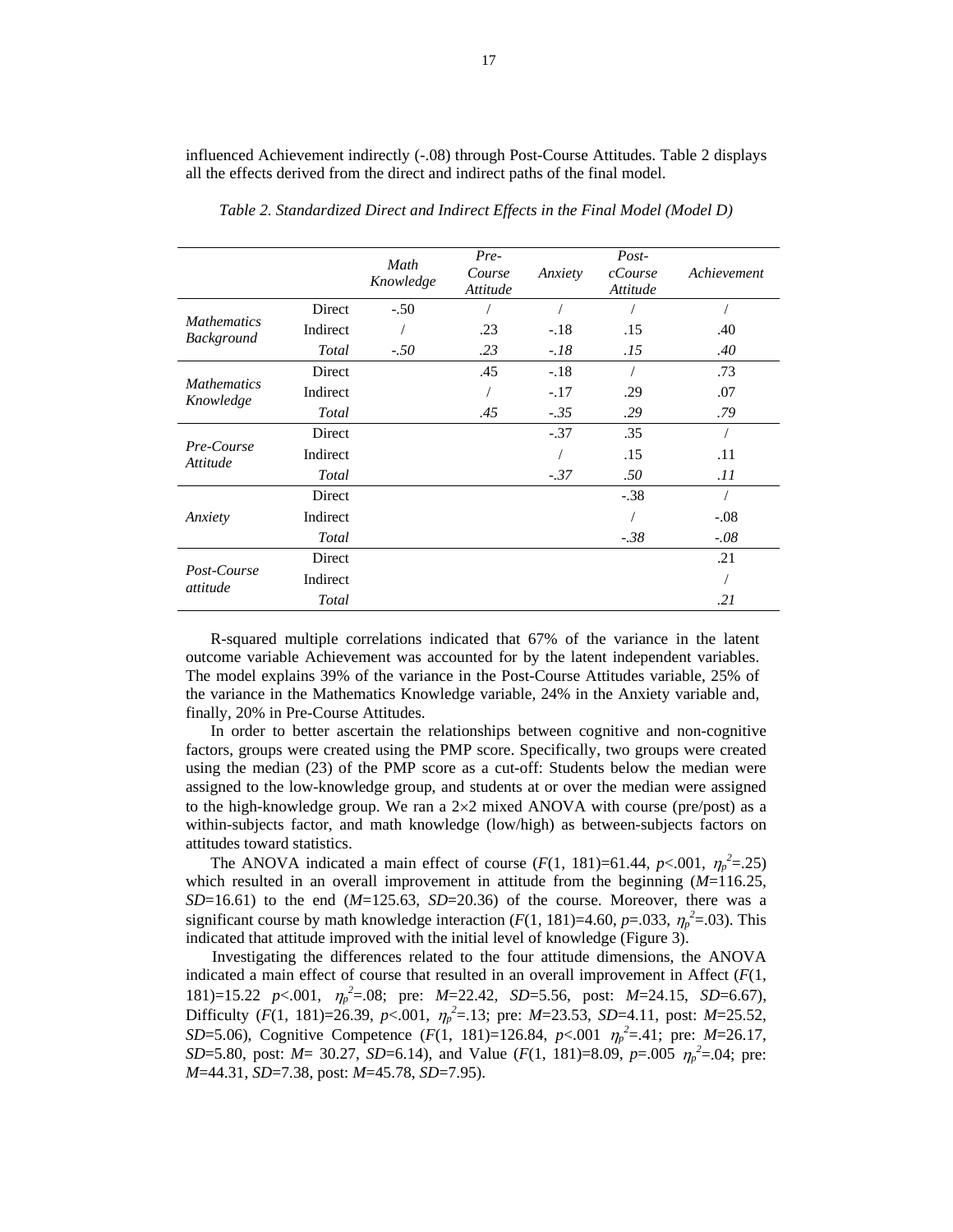

*Figure 3. Attitude Toward Statistics (mean scores) at the beginning and at the end of the course in Low and High Mathematics Knowledge Groups*

Significant course by math knowledge interactions in the case of both Affect (*F*(1, 181)=5.93, *p*=.106,  $\eta_p^2$ =.03) and Difficulty (*F*(1, 181)=6.80, *p*=.009,  $\eta_p^2$ =.04) were found, indicating that the magnitude of the increase in affect toward the discipline and perceived difficulty of the subject depended on the initial level of math competence. No significant course by math knowledge interactions were found for either Cognitive Competence  $(F(1, 181)=2.93, n.s.)$  or Value  $(F(1, 181)=0.06, n.s.)$ , indicating that the increase in value attributed to the discipline and perceived cognitive competence were independent from the initial level of math competence (Figure 4).



*Figure 4. The Four Factors of Attitude towards Statistics (because each factor was composed of a different number of items, mean scores were obtained by dividing each factor score by the number of items) at the beginning and at the end of the course in Low and High Mathematics Knowledge Groups*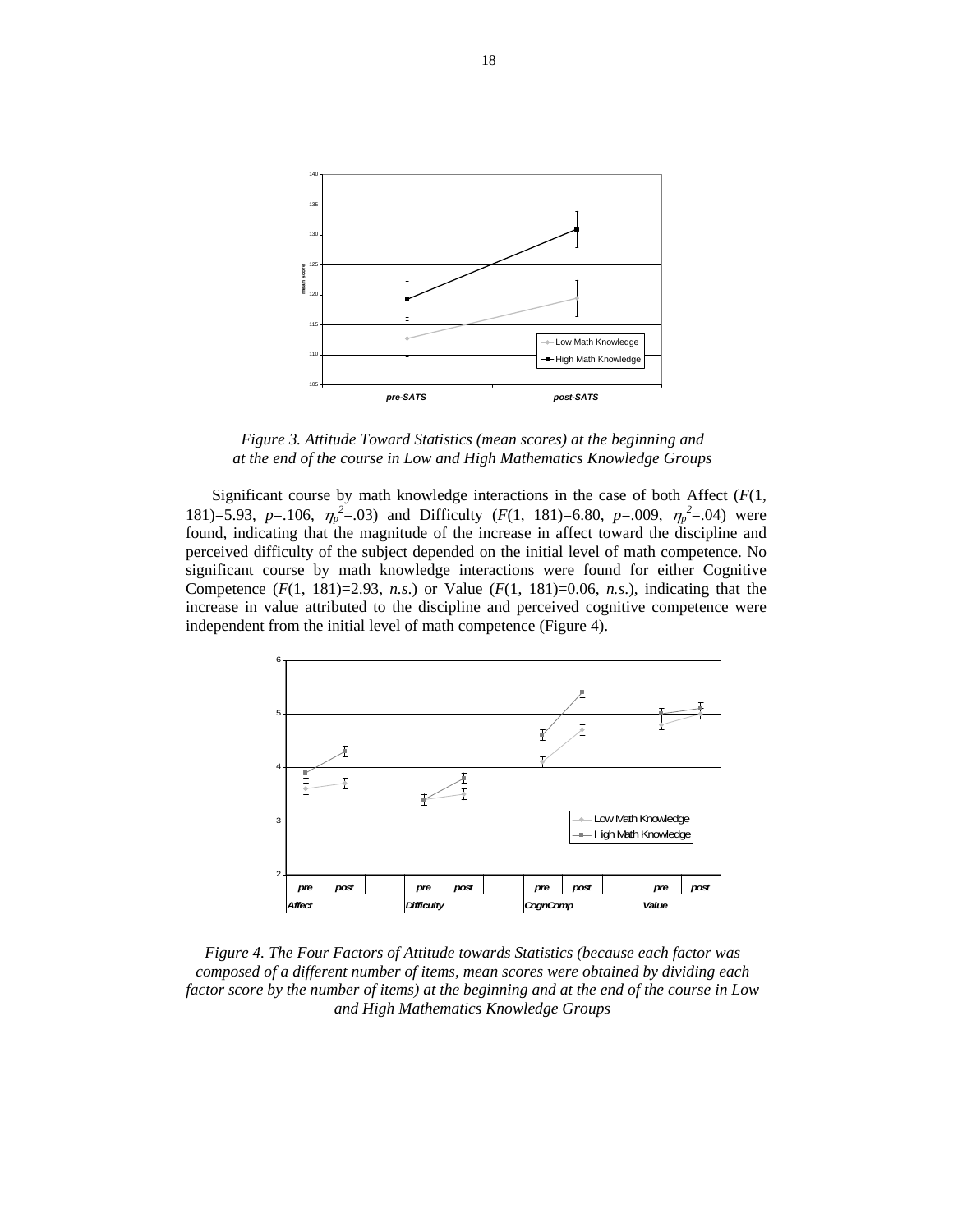### **4. DISCUSSION**

The purpose of the present research was to examine psychology students' achievement in an introductory statistics course in order to better ascertain the impact of both cognitive and non-cognitive factors on course performance. As expected, and in line with previous research (Harlow et al., 2002; Lalonde & Gardner, 1993; Schutz et al., 1998; Tremblay et al., 2000), mathematical knowledge, acquired during high school, had a direct and strong effect on achievement. Additionally, attitudes toward the discipline affected achievement: Attitudes at the beginning of the course, directly related to mathematical knowledge, had an effect on attitudes at the end of the course that in turn influenced achievement (Sorge & Schau, 2002; Wisenbaker et al., 2000). This indicates that the final value and difficulty as well as perceived competence and affect concurred in determining performance in statistics.

Concerning statistics anxiety, mathematics knowledge and pre-course attitudes were directly linked to anxiety that in turn affected post-course attitudes. Low competence and negative attitudes were accompanied by high levels of anxiety, and high levels of anxiety resulted in low final attitudes toward statistics, which yielded low performance. The hypothesized path between statistics anxiety and achievement was not observed, consistent with Lalonde and Gardner (1993) and Nasser (2004), but in contrast to Onwuegbuzie (2003) and Tremblay et al. (2000). The fact that anxiety appeared not to be related to performance might be explained considering that anxiety was measured in the middle of the course about two months before passing the examination. Moreover, because the present study analysed only linear relationships, possible non-linear relationships were missed, as suggested in a very recent study by Keeley, Zayac, and Correia (2008) in which it was reported that a curvilinear function between anxiety and achievement better explains this relationship (i.e., performance is poorer at both extremes of low and high levels of anxiety and it gradually improves as level of anxiety moves from these extremes).

The present results showed that attitudes toward statistics changed during the course, and that the magnitude of this impact depended on background characteristics (i.e., noncognitive factors might change depending on both experiences related to the course and on individual differences). Students come to a statistics course with great variation in expectations and perceptions regarding statistics partially related to their previous experiences with mathematics. At the beginning of the course those who had lower levels of mathematics competence were less self-confident, experienced more negative feelings, considered statistics worthier and harder than those with a high competence. At the end of the course, both groups' attitudes improved. Specifically, low-competence students did not change their feelings toward the discipline and their perception of the difficulty of the discipline, but their self-confidence increased and they attributed a higher value to statistics. High-competence students increased in all four attitude dimensions.

Concerning the course, we might suppose that experiencing the practice of statistics during the classes, students might became aware of its utility (e.g., during each class the theoretical issues were introduced using examples derived from the psychological research domain, so that this might have helped them to appreciate why statistics is worthy of learning and a useful tool for their professional training). Moreover, during the course students were usually asked to solve exercises – and encouraged to work in small groups in order to help each other – the answers to which were presented and discussed during the classes in order to give students feedback, enabling them to monitor their progress. This way they gradually realised that they could master the topics, they increased their self-confidence, and they came to perceive the subject as easier than at the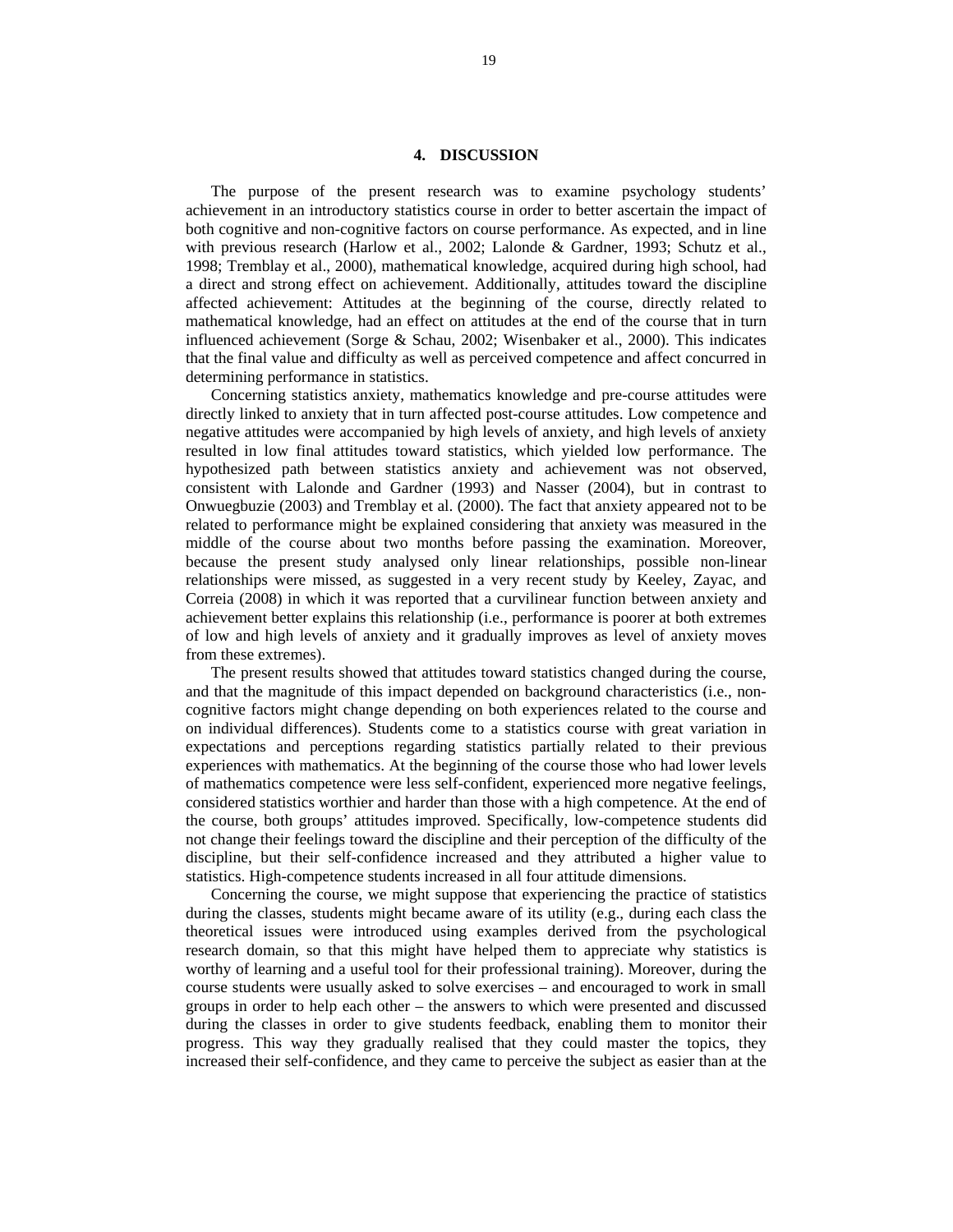start of the course. All of these factors also contributed to the reduction of negative feelings toward the discipline. In any case, it seems that students' individual levels of mathematical competence mediated the effects of the course (i.e., unlike high-knowledge students, low-knowledge students did not experience more positive feelings toward statistics and they did not change the idea that it is a complex and difficult subject).

Some pedagogical issues can be derived from this finding suggesting that mathematical competence and attitude toward statistics should be the focus of planning interventions to help students in increasing performance. Given that cognitive and noncognitive factors appear to be interrelated, and that both concur to determine achievement, intervention strategies should be aimed at increasing both basic mathematics knowledge and attitudes toward the discipline. This is especially important because students should be supported in changing not only their competence but also their perceived competence, the perceived difficulty and utility of the subject, as well as their feelings towards it.

For this purpose it might be useful to arrange a short series of lessons aimed at mastering the basic mathematical skills (rounding, factorials, order of operations in computations, basic algebra, and so on) required during the course. Indeed, in courses in which students are requested to solve problems without the support of statistics computer packages, it is important that they are familiar with some basic mathematical techniques that are necessary to solve the tasks. It does not mean that the assessment of statistics achievement depends solely on these basic mathematical techniques, but they constitute a necessary tool to keep in touch with statistics. Indeed, at least at the introductory level, we consider that it might be useful to learn to apply basic computational procedures – for example, to compute the standard deviation – in order to better understand the foundations of some basic statistical concepts – for example, that the standard deviation represents a measure of how spread out data are and is obtained by subtracting the mean from each value, and computing the mean of these deviations.

Moreover, to help students enhance their confidence in learning statistics it might be useful to give exercises that allow students to experience mastery of the topics, and to provide feedback about their results in order to allow them to monitor their progress. These exercises can help students, especially if they are embedded in cooperative activities in which they can interact within groups while performing specific tasks. In the same way, it might be relevant to promote the importance of the discipline, showing students that statistics is not an isolated subject inside their degree programs – for example, through explaining the importance of statistics for research in different domains, and to clarify statistical terminology and concepts using examples taken from current studies. Once problems with basic mathematics are reduced, all students should benefit from these intervention strategies.

Future research should aim to test the effectiveness of these pedagogical techniques: The impact of interventions directed in enhancing basic mathematical skills should be specifically assessed as well as the related effects on attitudes and performance. Collecting repeated measures of both cognitive and non-cognitive factors during the course might help in monitoring these changes and enhancements.

The present pedagogical suggestions concerning mathematical competence are, on the one hand, partially in contrast with standard educational documents proposed by the statistics education community (e.g., the *GAISE* document, Franklin et al., 2007), including the need for a lessened dependence on basic math ability. On the other hand, we posit that once competence and perceived competence are enhanced, conditions allowing for more authentic learning are provided (e.g., understanding measurement and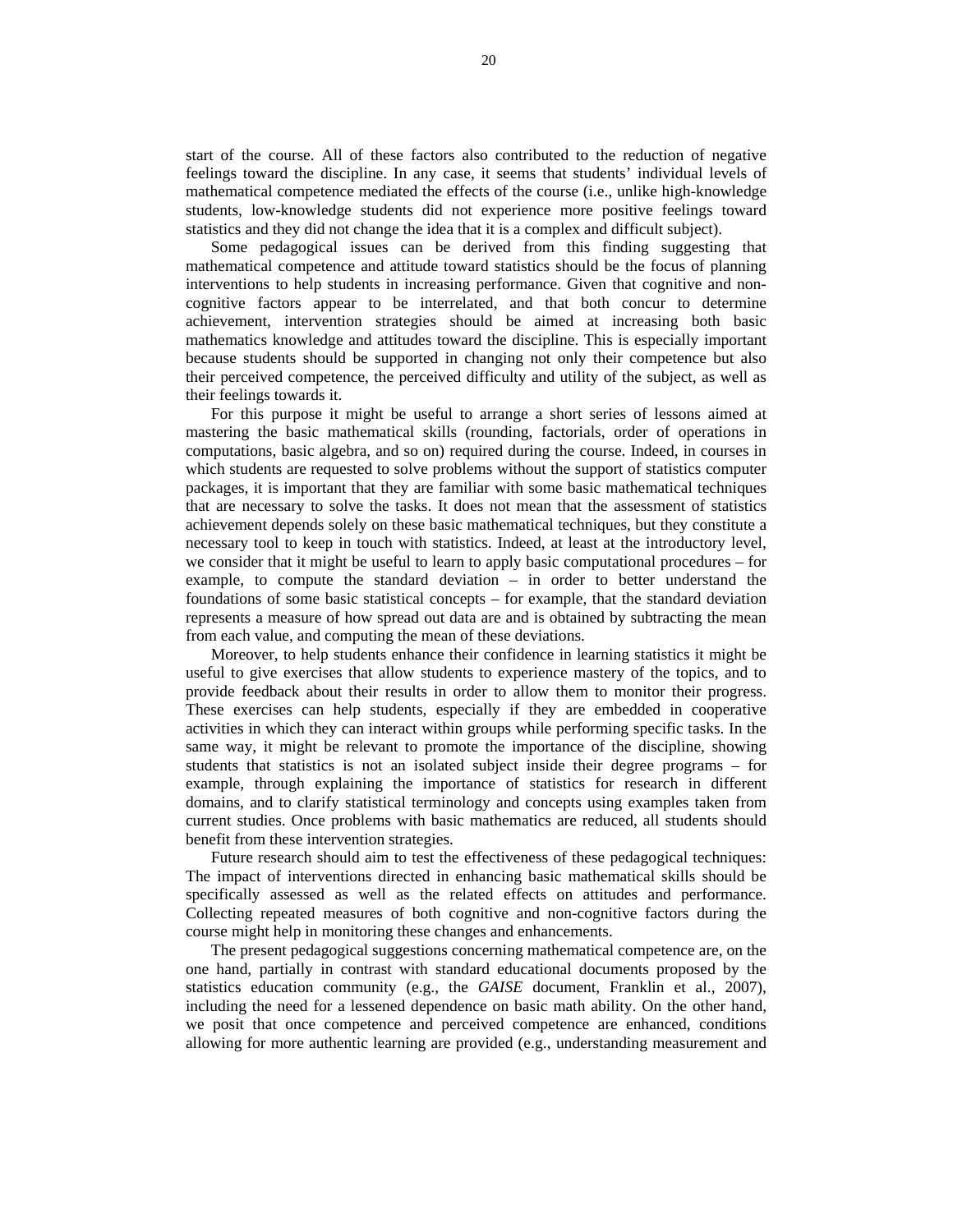sampling variability, grasping probability, perceiving the value of statistics in personal choices and careers), as the mentioned guidelines for teaching statistics recommend.

Finally, the student population from which we recruited our participants consisted of students who regularly attended the course and passed the final examination. In this way a sample of only two-thirds of the original group was involved in the analysis, and the missing data were non-random. This is a limitation of the study that we have to take into account when interpreting the findings. However, there is no easy way to solve this problem, if we want to study students' achievement. Future investigations should also be aimed at looking at the cognitive and non-cognitive characteristics of students who attend the course but do not pass the exam, and also at exploring whether the planned intervention strategies might help in reducing their number.

#### **REFERENCES**

Arbuckle, J. L. (2003). *Amos 5.0* [Computer software]. Chicago: Smallwaters.

- Auzmendi, E. (1991, April). *Factors related to attitude toward statistics: A study with a Spanish sample.* Paper presented at the annual meeting of the American Educational Research Association, Chicago, IL.
- Baloglu, M. (2002). Psychometric properties of the statistics anxiety scale. *Psychological Reports, 90*(11), 315-125.
- Bandalos, D. L., Finney, S. J., & Geske, J. A. (2003). A model of statistics performance based on achievement goal theory. *Journal of Educational Psychology, 95*(3), 604- 616.
- Bell, J. A. (1998). International students have statistics anxiety too! *Education, 118*(4), 634-636.
- Bentler, P. M. (1990). Comparative fit indexes in structural models. *Psychological Bulletin*, *107*(2), 238–246.
- Bentler, P. M. (1995). *EQS: Structural equations program manual*. Encino, CA: Multivariate Software, Inc.
- Bentler, P. M., & Bonett, D. G. (1980). Significance tests and goodness of fit in the analysis of covariance structures. *Psychological Bulletin*, *88*(3), 588–606.
- Bollen, K. A. (1986). Sample size and Bentler and Bonett's nonnormed fit index. *Psychometrika*, *51*(3), 375–377.
- Bollen, K. A. (1989a). *Structural equations with latent variables*. New York: Wiley.
- Bollen, K. A. (1989b). A new incremental fit index for general structural equation models. *Sociological Methods and Research*, *17*(3), 303–316.
- Browne, M. W., & Cudeck, R. (1993). Alternative ways of assessing model fit. In K. A. Bollen, & J. S. Long (Eds.) *Testing structural equation models* (pp. 136–162). Newbury Park, CA: Sage.
- Budé, L., Van De Wiel, M. W. J., Imbos, T., Candel, M. J. J. M., Broers, N. J., & Berger, M. P. F. (2007). Students' achievements in a statistics course in relation to motivational aspects and study behaviour. *Statistics Education Research Journal, 6*(1), 5-21.
- [Online: http://www.stat.auckland.ac.nz/~iase/serj/SERJ6(1)\_Bude.pdf]
- Carmona, M. J. (2004a, July). *Mathematical background and attitudes toward statistics in a sample of undergraduate students*. Paper presented at the 10<sup>th</sup> International Congress on Mathematics Education, Copenhagen, Denmark.

[Online: http://www.stat.auckland.ac.nz/~iase/publications/11/Carmona.doc]

Carmona, M. J. (2004b). Una revisión de las evidencias de fiabilidad y validez de los cuestionarios de actitudes y ansiedad hacia la estadística [A review of the evidence of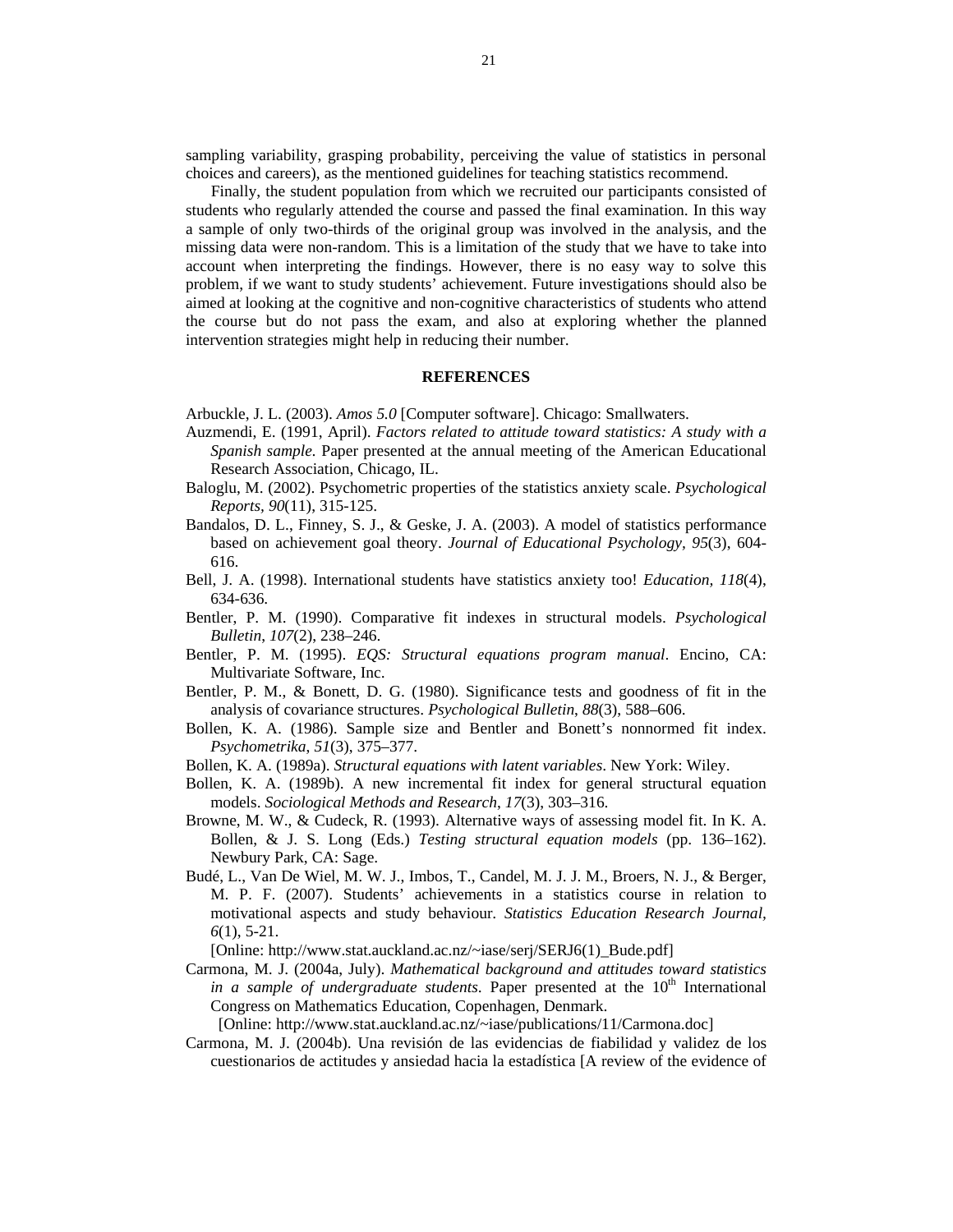reliability and validity of questionnaires of attitudes and anxiety towards statistics]. *Statistics Education Research Journal, 3*(1)*,* 5-28.

- Carmona J., Primi, C., & Chiesi, F. (2008, July). *Testing for measurement invariance of the Survey of Attitudes Toward Statistics: A comparison of Italian and Spanish students.* III European Congress of Methodology, Oviedo, Spain.
- Cashin, S. E., & Elmore, P. B. (2005). The Survey of Attitudes Toward Statistics scale: A construct validity study. *Educational and Psychological Measurement, 65*(3)*,* 1-16.
- Chiesi, F,. & Primi, C. (2009). Assessing statistics attitudes among college students: Psychometric properties of the Italian version of the Survey of Attitudes Toward Statistics (SATS). *Learning and Individual Differences*, *19*(2), 309-313.
- Chiesi, F., Primi, C., & Ciancaleoni, M. (2008). Le proprietà psicometriche della Statistics Anxiety Rating Scale [The psychometric properties of STARS]. *Psicologia dell'Educazione, 3*(2)*,* 48-58*.*
- Chiorri C., Chiesi F., Piattino S., Primi C., & Vannucci M. (2009). Ansia nei confronti della statistica e stile cognitivo: Un'indagine sugli studenti di psicologia [Anxiety about statistics and cognitive style: A survey of psychology students]. *Proceedings of the III Congress "Verso una nuova qualità dell'insegnamento e apprendimento della Psicologia."* [Online: http://convdidattica.psy.unipd.it/]
- Ciancaleoni, M., Galli, S., Chiesi, F., & Primi, C. (2008, July). *Assessing the predictive validity of the mathematical ability scale constructed applying the Rasch model*. Paper presented at III European Congress of Methodology, Spagna, Oviedo.
- Cruise, J. R., Cash, R. W., & Bolton, L. D. (1985). Development and validation of an instrument to measure statistical anxiety. In *American Statistical Association Proceedings of the Section on Statistical Education* (pp. 92-97). Alexandria, VA: American Statistical Association.
- D'Andrea, L., & Waters, C. (2002). Teaching statistics using short stories: Reducing anxiety and changing attitudes. In B. Phillips (Ed.), *Proceedings of the Sixth International Conference on Teaching Statistics: Developing a statistically literate society*, Cape Town, South Africa. [CD-ROM]. Voorburg, The Netherlands: International Statistical Institute.

[Online: http://www.stat.auckland.ac.nz/~iase/publications/1/8a2\_dand.pdf ]

- Dauphinee, T. L., Schau, C., & Stevens, J. J. (1997). Survey of Attitudes Toward Statistics: Factor structure and factorial invariance for female and males. *Structural Equation Modeling, 4*(2), 129-141.
- Eccles, J., Adler, T. F., Futterman, R., Goff, S. B., Kaczala, C. M., Meece, J. L., et al. (1983). Expectations, values, and academic behaviors. In J. T. Spence (Ed.), *Achievement and Achievement Motivation* (pp. 75-146). W. H. Freeman: San Francisco.
- Elmore, P. B., & Lewis, E. L. (1991, April). *Statistics and computer attitudes and achievement of students enrolled in Applied Statistics: Effect of a computer laboratory*. Paper presented at the Annual Meeting of the American Educational Research Association, Chicago, IL.
- Feldt, L. B., Woodruff, D. J., Salih, F. A., & Srichai, M. (1986). *Statistical tests and confidence intervals for Cronbach's coefficient alpha* (Iowa Testing Programs Occasional Papers No. 33). (ERIC Document Reproduction Service No. ED291755)
- Finney, S. J., & Schraw, G. (2003). Self-efficacy beliefs in college statistics courses. *Contemporary Educational Psychology, 28*(2), 161-186.
- Fitzgerald, S. M., Jurs, S., & Hudson, L. M. (1996). A model predicting statistics achievement among graduate students. *College Student Journal, 30*, 361-366.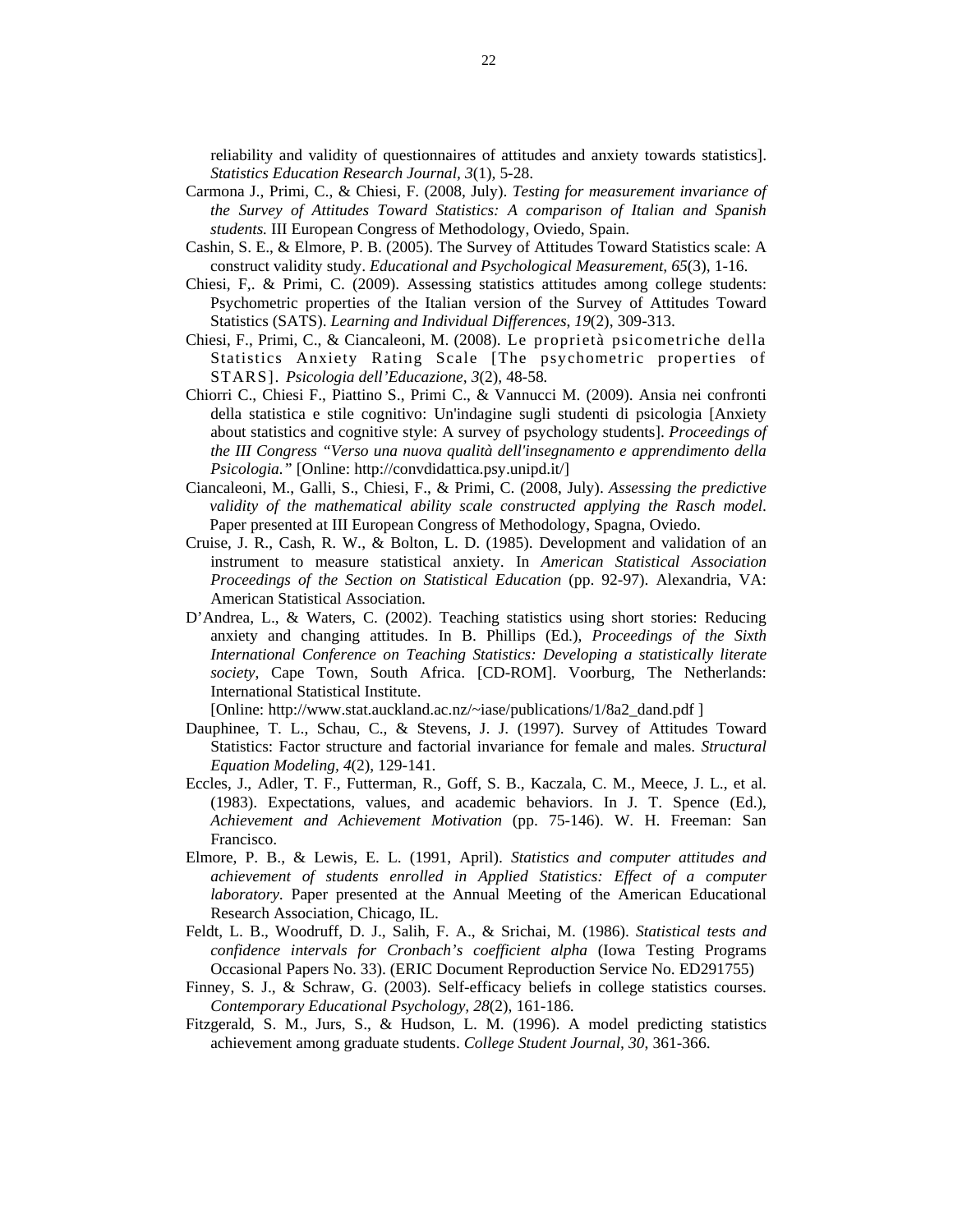- Franklin, C. A., Kader, G., Mewborn, D., Moreno, J., Peck, R., Perry, M., et al. (2007). *Guidelines for assessment and instruction in statistics education* (GAISE) *report: A pre-K–12 curriculum framework*. Alexandria, VA: American Statistical Association. [Online: http://www.amstat.org/Education/gaise/GAISECollege.htm]
- Gal, I., Ginsburg, L., & Schau, C. (1997). Monitoring attitudes and beliefs in statistics education. In I. Gal & J. B. Garfield (Eds.), *The assessment challenge in statistics education* (pp. 37-51). Amsterdam: IOS Press.
- Galli, S., Chiesi, F., & Primi, C. (2008). The construction of a scale to measure mathematical ability in psychology students: An application of the Rasch Model. *TPM (Testing Psicometria Metodologia), 15*(1)*,* 1-16.
- Garfield, J. (2003). Assessing statistical reasoning. *Statistics Education Research Journal*, *2*(1), 22-38.

[Online: http://www.stat.auckland.ac.nz/~iase/serj/SERJ2(1).pdf]

- Gravetter, F. J., & Wallnau, L. B. (1996). *Statistics for the behavioural sciences: A first course for students of psychology and education*. St. Paul, MN: West.
- Harlow, L. L., Burkholder, G. J., & Morrow, J. A. (2002). Evaluating attitudes, skill, and performance in a learning-enhanced quantitative methods course: A structural modelling approach. *Structural Equation Modeling, 9*(3), 413-430.
- Hilton, S. C., Schau, C., & Olsen, J. A. (2004). Survey Attitudes Toward Statistics: Factor structure invariance by gender and by administration time. *Structural Equation Modeling, 11*(1), 92-109.
- Keeley, J., Zayac, R. M., & Correia, C. (2008). Curvilinear relationships between statistics anxiety and performance among undergraduate students: Evidence for optimal anxiety. *Statistics Education Research Journal, 7*(1), 4-15. [Online: http://www.stat.auckland.ac.nz/~iase/serj/SERJ7(1)]
- Kline, R. B. (1998). *Principles and practice of Structural Equation Modeling*. New York: Guilford Press.
- Lalonde, R. N., & Gardner, R. C. (1993). Statistics as a second language? A model for predicting performance in psychology students. *Canadian Journal of Behavioural Science, 25*(1), 108-125.
- Marcoulides, G. A., & Hershberger, S. L. (1997). *Multivariate statistical methods. A first course*. Mahwah, NJ: Lawrence Erlbaum Associates.
- Marsh, H. W., & Hocevar, D. (1985). Application of confirmatory factor analysis to the study of self-concept: First- and higher-order factor models and their invariance across groups. *Psychological Bulletin*, *97*(3), 562-582.
- McCall, C. H., Belli, G., & Madjidi, F. (1991). The complexities of teaching graduate students in educational administration introductory statistical concepts. *PICTeachSt***,**  *3*, 495-497.
- Muthén, B., & Kaplan, D. (1985). A comparison of some methodologies for the factor analysis of non-normal Likert variables. *British Journal of Mathematical and Statistical Psychology*, *38*(1), 171-189.
- Nasser, F. (2004). Structural model of the effects of cognitive and affective factors on the achievement of Arabic-speaking pre-service teachers in introductory statistics. *Journal of Statistics Education, 12*(1).

[Online: www.amstat.org/publications/ jse/v12n1/nasser.html]

- Onwuegbuzie, A. J. (1998). Statistics anxiety: A function of learning style? *Research in School, 5*(1), 43-52.
- Onwuegbuzie, A. J. (2000). Statistics anxiety and the role of self-perceptions. *Journal of Educational Research, 93*(5)*,* 323-335.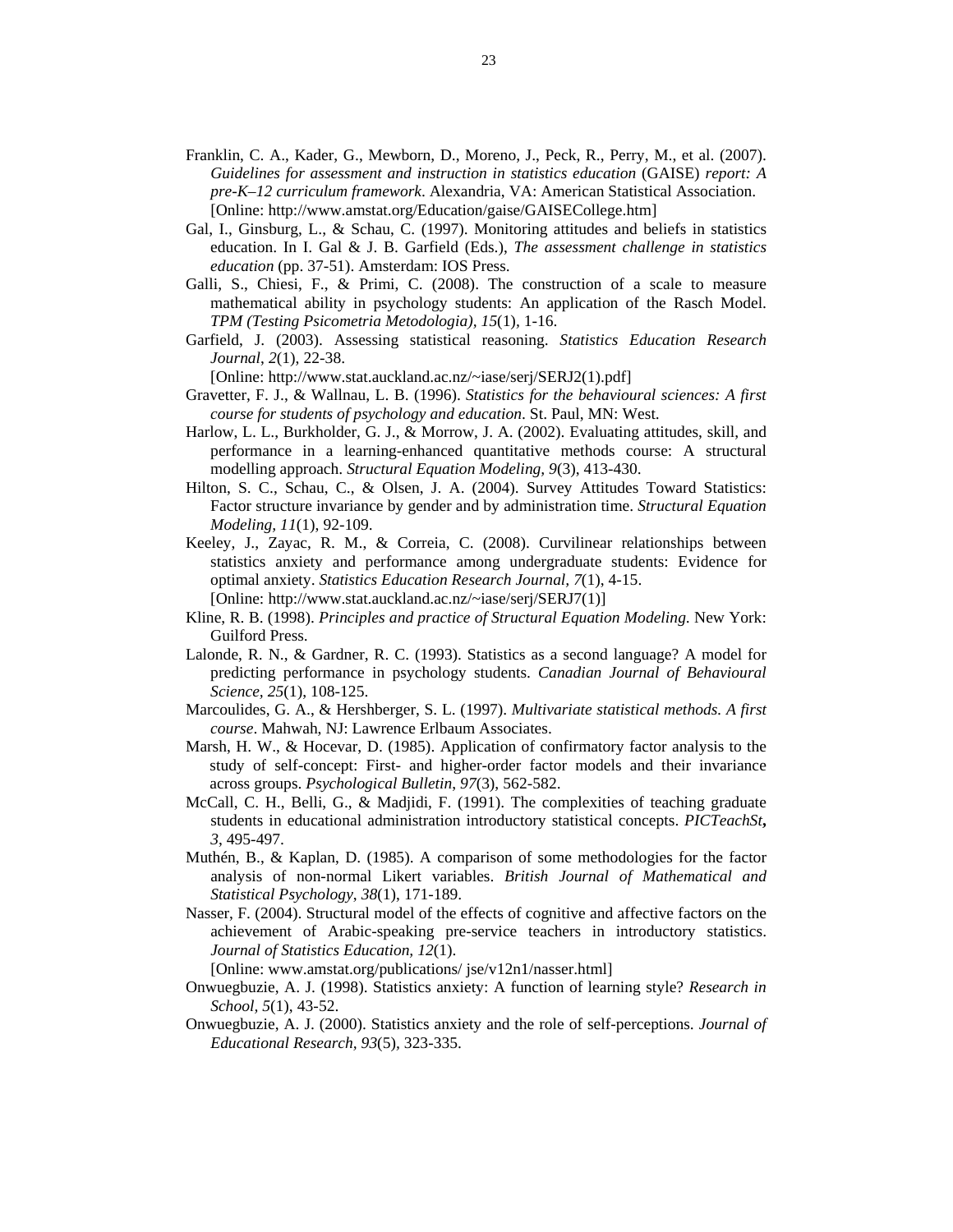- Onwuegbuzie, A. J. (2003). Modeling statistics achievement among graduate students. *Educational and Psychological Measurement, 63*(6)*,* 1020-1038.
- Onwuegbuzie, A. J., & Seaman, M. (1995). The effect of time constraints and statistics test anxiety on test performance in a statistics course. *Journal of Experimental Education, 63*(2), 115-124.
- Onwuegbuzie, A. J., & Wilson, V. A. (2000, November). Statistics anxiety: Nature, etiology, antecedents, effects, and treatments: A comprensive review of the literature. Paper presented at the Annual Meeting of the Mid-South Educational Research Association, Lexington, KY.
- Onwuegbuzie, J. A., Bailey, P., & Daley, C. E. (2002). The role of foreign language anxiety and students' expectations in foreign language learning. *Research in the Schools, 9*(1), 33-50.
- Perney, J., & Ravid, R. (1990, April). *The relationship between attitudes toward statistics, math self-concepts, test anxiety and graduate students' achievement in an introductory statistics course.* Paper presented at the Annual Meeting of the American Educational Research Association, Boston.
- Primi, C., & Chiesi, F. (2007). Come promuovere il rendimento all'esame di Psicometria: un modello per identificare i predittori sui quali intervenire [How to promote the efficiency of psychometrics under consideration: A model to identify the influential predictors]. *Proceedings of the II° Convegno"Verso una nuova qualità dell'insegnamento e apprendimento della Psicologia"* (pp. 624-637). [Online: http://convdidattica.psy.unipd.it/]
- Roberts, D. M., & Bilderback, E. W. (1980). Reliability and validity of statistics attitudes survey. *Educational and Psychological Measurement, 40*(1), 235-238.
- Schau, C. (2003, August). *Students' attitudes: The "other" important outcome in statistics education.* Paper presented at the Joint Statistical Meetings, San Francisco, CA.
- Schau, C., Stevens, J. J., Dauphinee, T. L., & Del Vecchio, A. (1995). The development and validation of the survey of attitudes toward statistics. *Educational and Psychological Measurement, 55*(5)*,* 868-875.
- Schumaker, R. E., & Lomax, R. G. (1996). *A beginner's guide to structural equation modeling*. Mahwah, NJ: Lawrence Erlbaum.
- Schutz, P. A., Drogosz, L. M., White, V. E., & Distefano, C. (1998). Prior knowledge, attitude, and strategy use in an introduction to statistics course. *Learning and Individual Differences*, *10*(4), 291-308.
- Sorge, C., & Schau, C. (2002, April). *Impact of engineering students' attitudes on achievement in statistics: A structural model.* Paper presented at the Annual Meeting of the American Educational Research Association, New Orleans.
- Steiger, J. H., & Lind, J. C. (1980, May). *Statistically-based tests for the number of common factors.* Paper presented at the Annual Spring Meeting of the Psychometric Society, Iowa City.
- Tempelaar, D. T., van Der Loeff, S. S., & Gijselaers, W. H. (2007). A structural equation model analyzing the relationship of students' attitudes toward statistics, prior reasoning abilities and course performance. *Statistics Education Journal, 6*(2), 78- 102.

[Online: http://www.stat.auckland.ac.nz/~iase/serj/SERJ6(2)\_Tempelaar.pdf]

Tremblay, P.F., Gardner, R. C., & Heipel, G. (2000). A model of the relationships among measures of affect, aptitude, and performance in introductory statistics. *Canadian Journal of Behavioral Science, 32*(1), 40-48.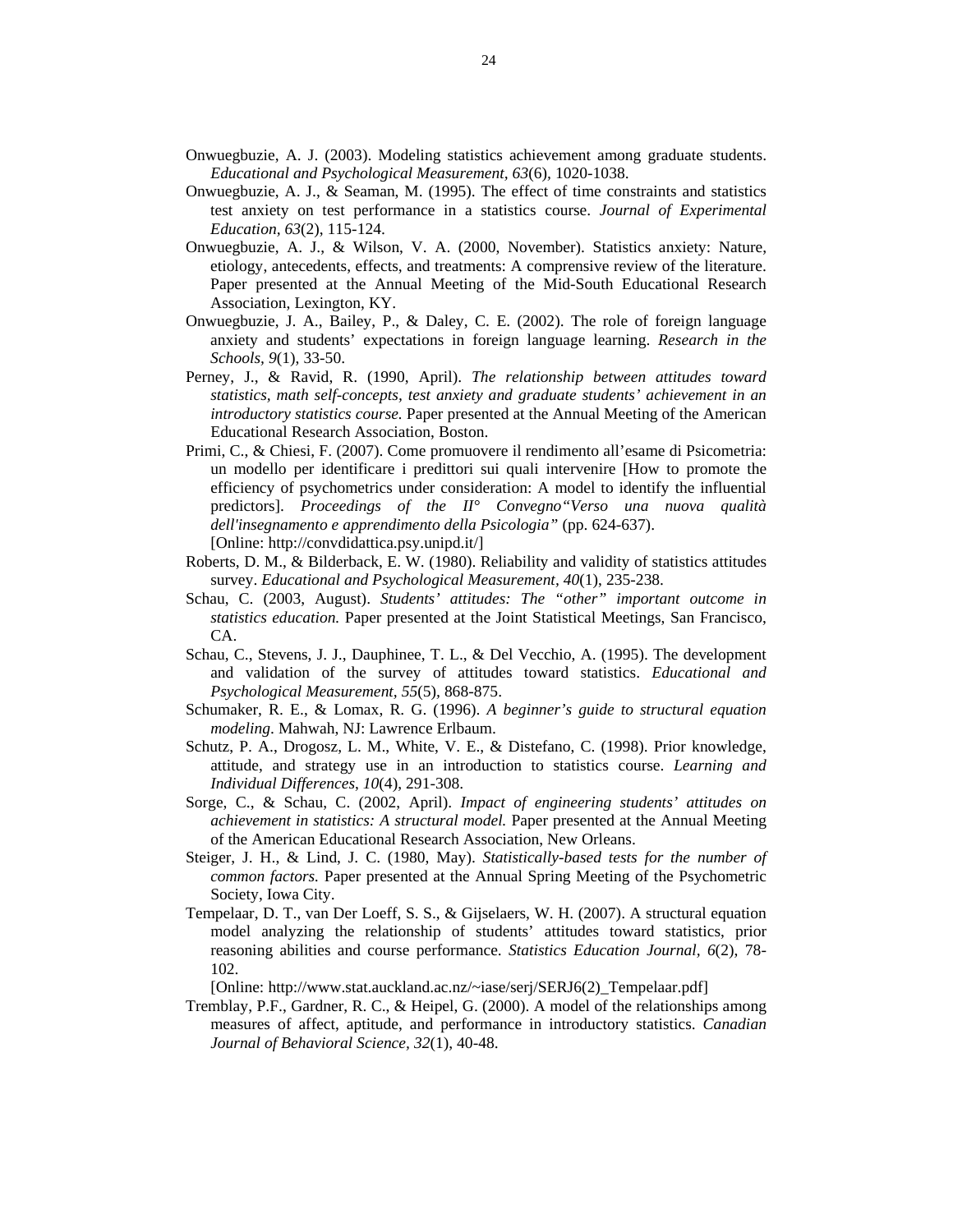- Tucker, L. R., & Lewis, C. (1973). A reliability coefficient for maximum likelihood factor analysis. *Psychometrika*, *38*(1), 1–10.
- Wheaton, B., Muthén, B., Alwin, D. F., & Summers, G. F. (1977). Assessing reliability and stability in panel models. In D. R. Heise (Ed.), *Sociological methodology* (pp. 84– 136). San Francisco, CA: Jossey-Bass.
- Wise, S. L. (1985). The development and validation of a scale measuring attitudes toward statistics. *Educational and Psychological Measurement, 45*(2), 401-405.
- Wisenbaker, J. M., Scott, J. S., & Nasser, F. (2000, July/August). *Structural equation models relating attitudes about and achievement in introductory statistics courses: A comparison of results from the U.S. and Israel.* Paper presented at the 9<sup>th</sup> International Congress on Mathematics Education, Tokyo, Japan.
- Zeidner, M. (1991). Statistics and mathematics anxiety in social science students: Some interesting parallels. *British Journal of Educational Psychology, 61*(3), 319-328.

FRANCESCA CHIESI Department of Psychology, University of Florence via di San Salvi 12, Complesso di San Salvi, Padiglione 26 50135 Florence ITALY